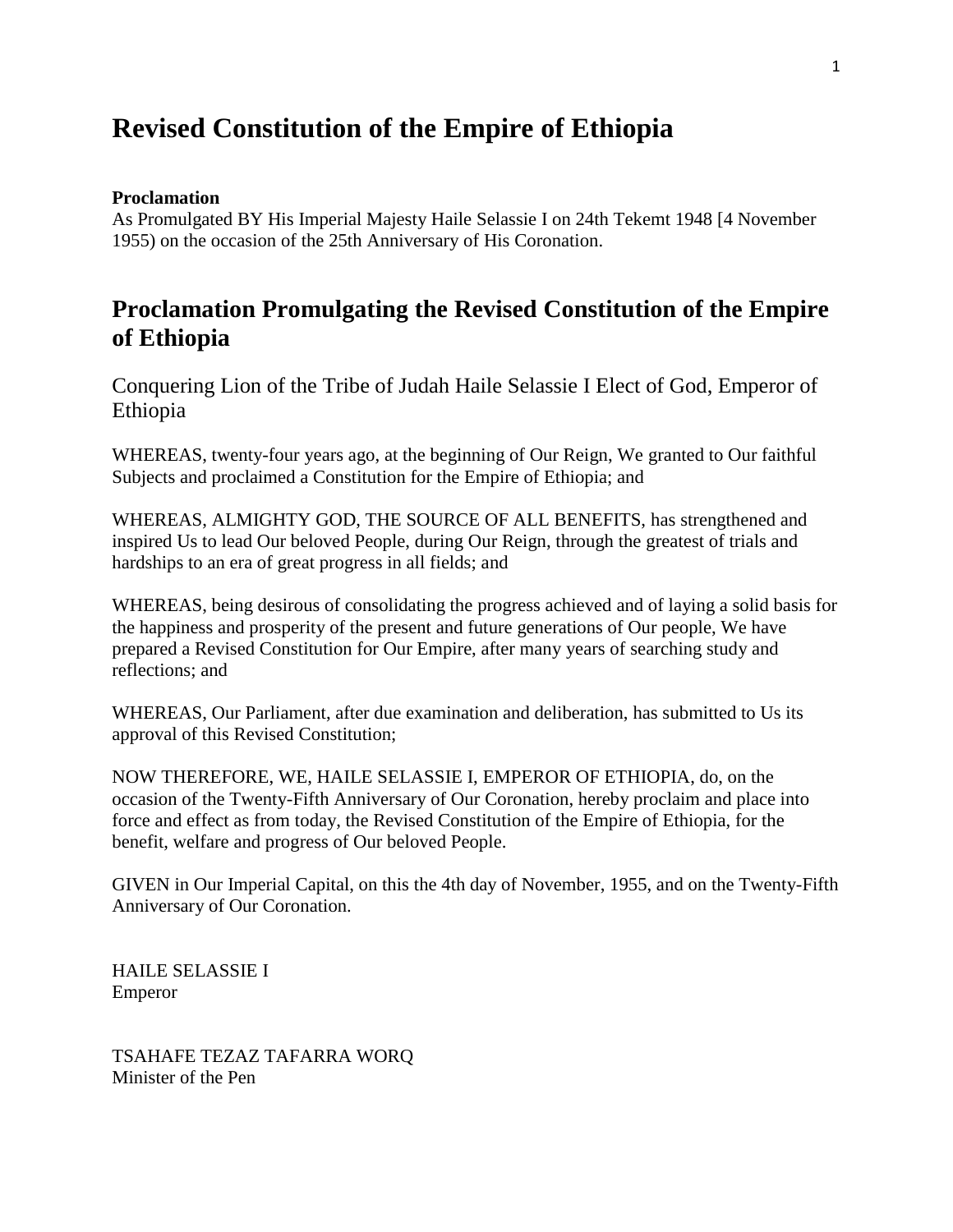# **Chapter I**

# **Article 1**

The Empire of Ethiopia comprises all the territories, including the islands and the territorial waters, under the sovereignty of the Ethiopian Crown. Its sovereignty and territory are indivisible. Its territories and the sovereign rights therein are inalienable. All Ethiopian subjects, whether living within or without the Empire, constitute the Ethiopian People

# **Article 2**

The Imperial dignity shall remain perpetually to the line of Haile Selassie I, descendant of King Sahle Selassie, whose line descends without interruption from the dynasty of Menelik I, son of the Queen of Ethiopia, the Queen of Sheba and King Solomon of Jerusalem.

## **Article 3**

The succession to the Throne and Crown of the Empire by the descendants of the Emperor and the exercise of the powers of Regency shall be determined as hereinafter provided.

#### **Article 4**

By virtue of His Imperial Blood, as well as by the anointing which He has received, the person of the Emperor is sacred, His dignity is inviolable and His power indisputable. He is, consequently, entitled to all the honors due to Him in accordance with tradition and the present Constitution. Any one so bold as to seek to injure the Emperor will be punished.

#### **Article 5**

The order of succession shall be lineal, and only male, born of lawful wedlock, may succeed male; the nearest line shall pass before the more remote, and the elder in the line before the younger. In conformity with the provisions of this Article and the following Articles 6 - 16, a special law shall determine the order of, and the qualifications for the succession.

#### **Article 6**

Among those entitled to the succession shall be reckoned also the son unborn, who shall immediately take his proper place in the line of succession the moment he is born into the world.

#### **Article 7**

In the event that, at the time of His succession to the Throne and Crown, the Emperor shall have attained the age of eighteen years, He shall, on the day determined by Him, but in any event not later than one year after His succession to the Crown, be anointed and crowned as Emperor, the provisions and details of the coronation being determined in the Coronation Ceremonial of the Ethiopian Orthodox Church of  $2<sup>nd</sup>$  November, 1930.

#### **Article 8**

Regency shall exist in the event that the Emperor is unable to exercise the Imperial Office, whether by reason of minority, absence from Empire, or by reason of illness as determined by the Crown Council. In such cases, the Regency shall exercise, in the name of the Emperor, all the powers and prerogatives of the Crown, except that the Regency shall have no power to grant the title of Prince, and shall caretaker powers only as regards the properties of the Crown and of the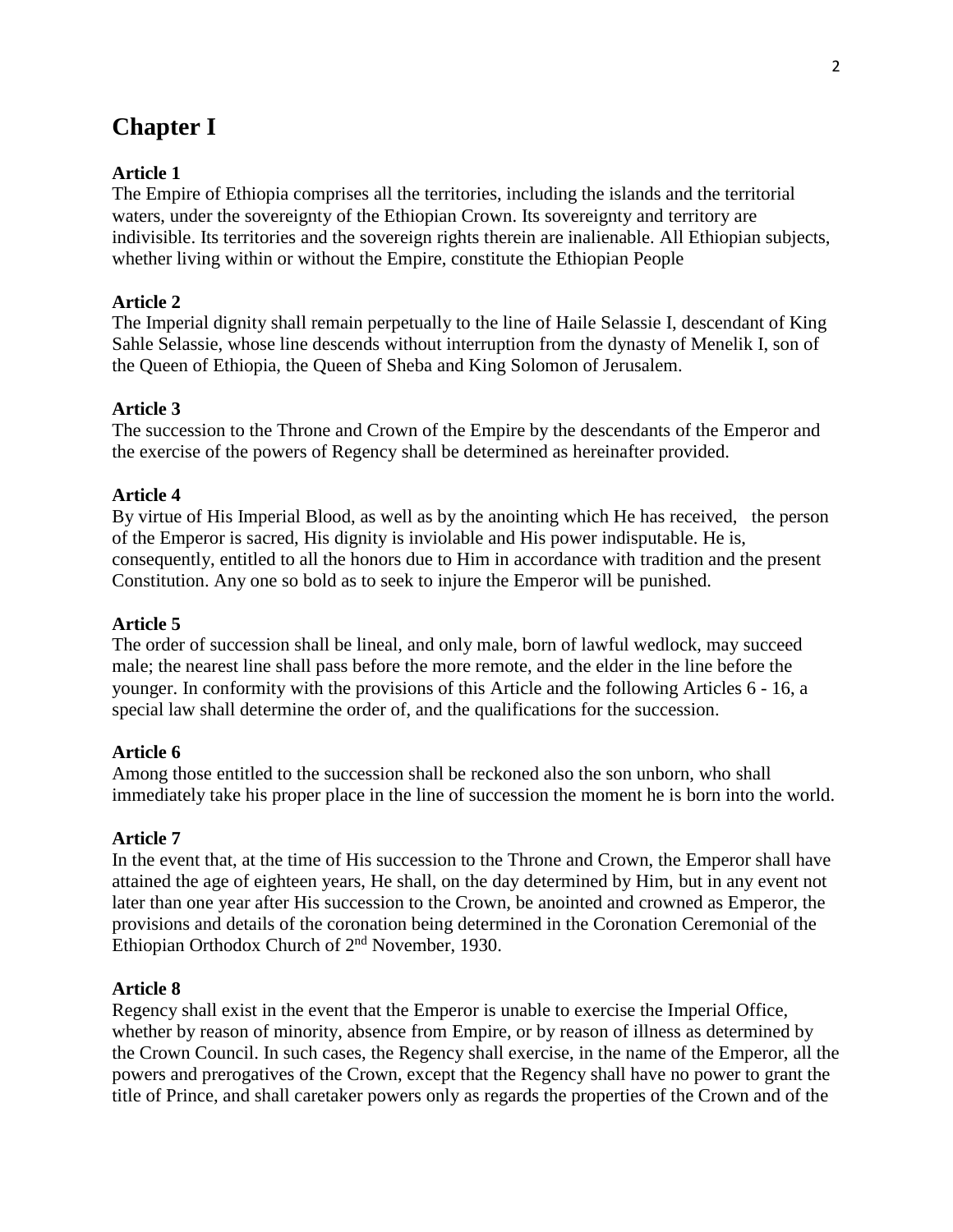Emperor. Regency shall automatically terminate upon cessation, as regards the Emperor, of the conditions having given rise to the Regency, in accordance with the provisions of the present Article. Regency shall be exercised, respectively, in the situations as provided for Articles 9 and 11, by the person or by the Council, as provided for in Articles 10 and 11.

# **Article 9**

In the event that the Emperor, or in the event that the Crown Prince or the Heir Presumptive, in the situations provided for in Article 11, shall not have attained the age of eighteen years, the Regency shall be exercised by the Council of Regency as provided for in Article 11.

# **Article 10**

The Council of Regency shall consist of the Empress Mother, the two descendants of the line of Sahle Selassie most nearly related to the Emperor, as determined by the Crown Council, having reached the age of eighteen and being of sound mind, the Archbishop, the Prime Minister, The resident of the Senate and the President of the Chamber of Deputies. The President of the Council of Regency shall be the Empress Mother, or, in Her absence, the Prime Minister. No decisions of the Council of Regency shall be taken except by a majority vote of two - thirds of the members thereof.

**Article 11** Regency shall be exercised by the Crown Prince or the Heir Presumptive, as the case may be, in case of the serious illness, or the absence of the Emperor from the Empire. However, in the event that the Crown Prince or the Heir Presumptive, as the case may be, himself shall be subject to serious illness, or shall be absent from the Empire or shall not have attained his eighteenth year, the Regency shall be exercised by the Council of Regency, which shall automatically relinquish its functions to the Crown Prince or the Heir Presumptive, as the case may be, upon the cessation of any such disability of the Crown Prince or the Heir Presumptive, as the case may be. Serious illness of the Crown Prince or the Heir Presumptive, as the case may be, shall be determined by the Crown Council.

## **Article 12**

Upon the birth of the Crown Prince, the Emperor shall designate the members of the Council of Guardianship to be convened and to assume its responsibilities only in the event of a Regency. The mother of the Crown Prince shall ex-officio a member of such Council. The Council of Guardianship shall receive in trust for the Crown Prince one-third of the annual income and revenues received by the predecessor of the Crown Prince who has become Emperor, in conformity with this the provisions of Article 19(c).

# **Article 13**

- (a) In the event that the Emperor shall, at any time, have no male descendant, or no male descendant capable of meeting the requirements for succession to the Throne, He shall, after having previously consulted the Crown Council, publicly designate as Heir Presumptive from amongst His nearest male relatives, a direct descendant of Sahle Selassie, meeting the requirements for succession to the Throne.
- (b) The determination as to the qualifications for succession shall be made by the Emperor, after having previously consulted the Crown Council.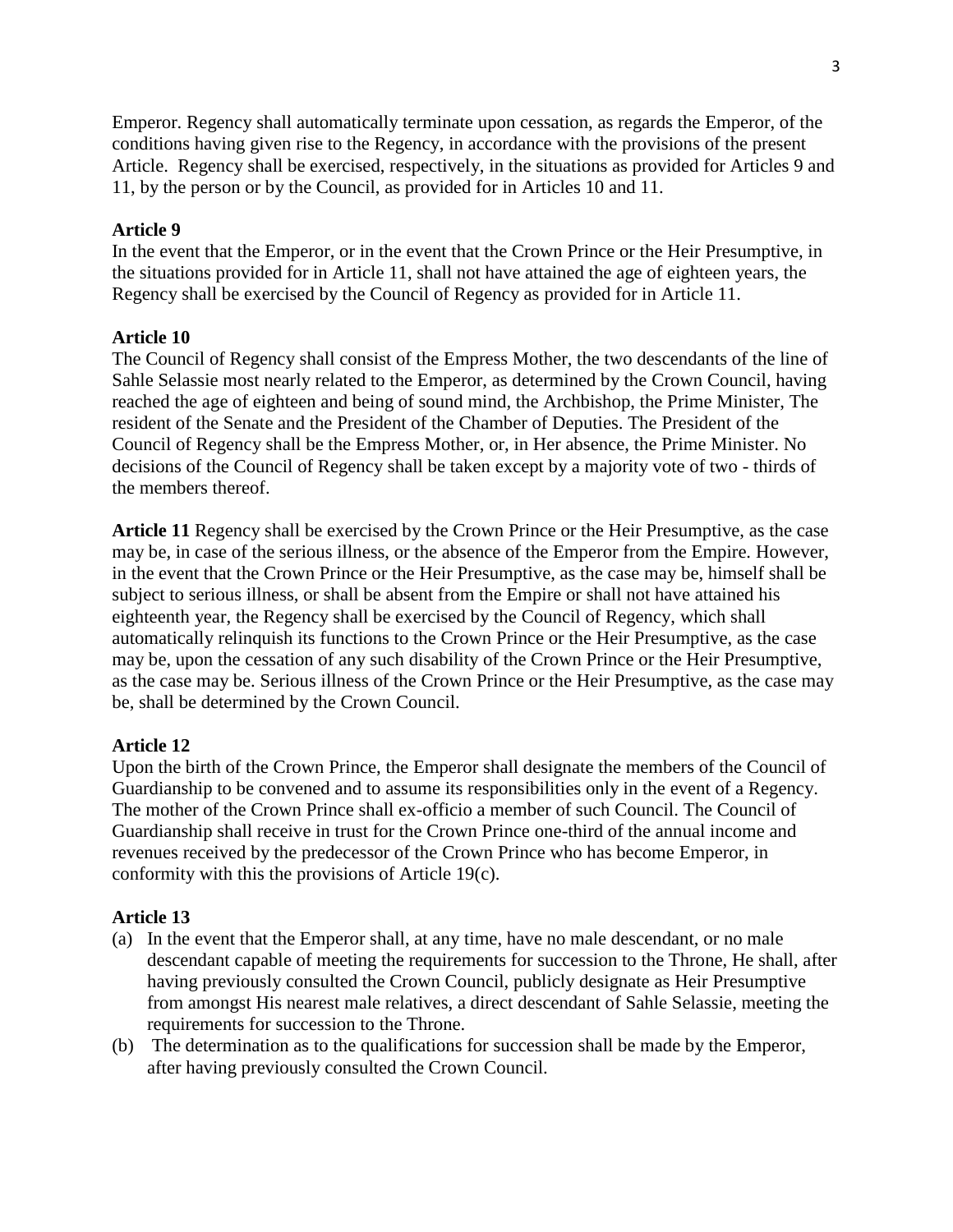- (c) In case of a determination that a male descendant is incapable of meeting the requirements for succession, such determination shall operate to exclude such male descendant in favour of the next male descendant, or in favour of the Heir Presumptive shall become inoperative upon the subsequent birth of a male descendant.
- (d) In case of the minority of the Emperor, the designation of an Heir Presumptive shall, in accordance with the provisions of the present Article, be effected by the Council of Regency. However, at the time of His Coronation, and at any time thereafter, the Emperor shall be free to designate, in accordance with the provisions of the present Article , another Heir Presumptive in replacement of the Heir Presumptive designated by the Council of Regency, or previously, by Himself.

Throughout His minority, the place of residence of the Emperor shall be the Imperial Palace. Absence therefrom for travel or for educational purposes maybe authorized by law. Upon attaining the age of twelve years the Emperor may make official appearances, attended by the Council of Regency, the Princes, the *Balabats* and the Dignitaries (*Mekuanent*).

## **Article 15**

Any member of the Imperial Family, who, being eligible for succession, marries a foreigner or who marries without consent of the Emperor, of the Regent, or of the Council of Regency, as the case may be, shall forfeit all Imperial prerogatives for himself and his descendants.

## **Article 16**

The Imperial family shall include all direct lineal ascendants and descendants, together with their spouses, of the Emperor, with the exception of those who have not complied with the provisions of Article 15 or who are not of the Ethiopian Orthodox Faith.

## **Article 17**

The status, position, duties, responsibilities, emoluments, travels abroad and deportment of the Princes and of members of the Imperial Family shall be considered by the Crown Council from time to time and their recommendations thereon shall be communicated to the Emperor for further action.

#### **Article 18**

Upon the death of the Emperor, there shall be a period of full national mourning of three months, followed by a period of half mourning of six months, and upon the death of the Empress, there shall be a period of full national mourning of two months, followed by a period of half mourning of four months. The Emperor shall proclaim lesser periods of full and half national mourning upon the deaths of other members of the Imperial Family, except that no period of national mourning may cause to be postponed a coronation more than one year from the date of the succession to the Crown of the Emperor or of His attaining the age of eighteen. In the event that the coronation takes place during a period of full or half mourning, such periods of mourning shall be terminated seven days before the coronation.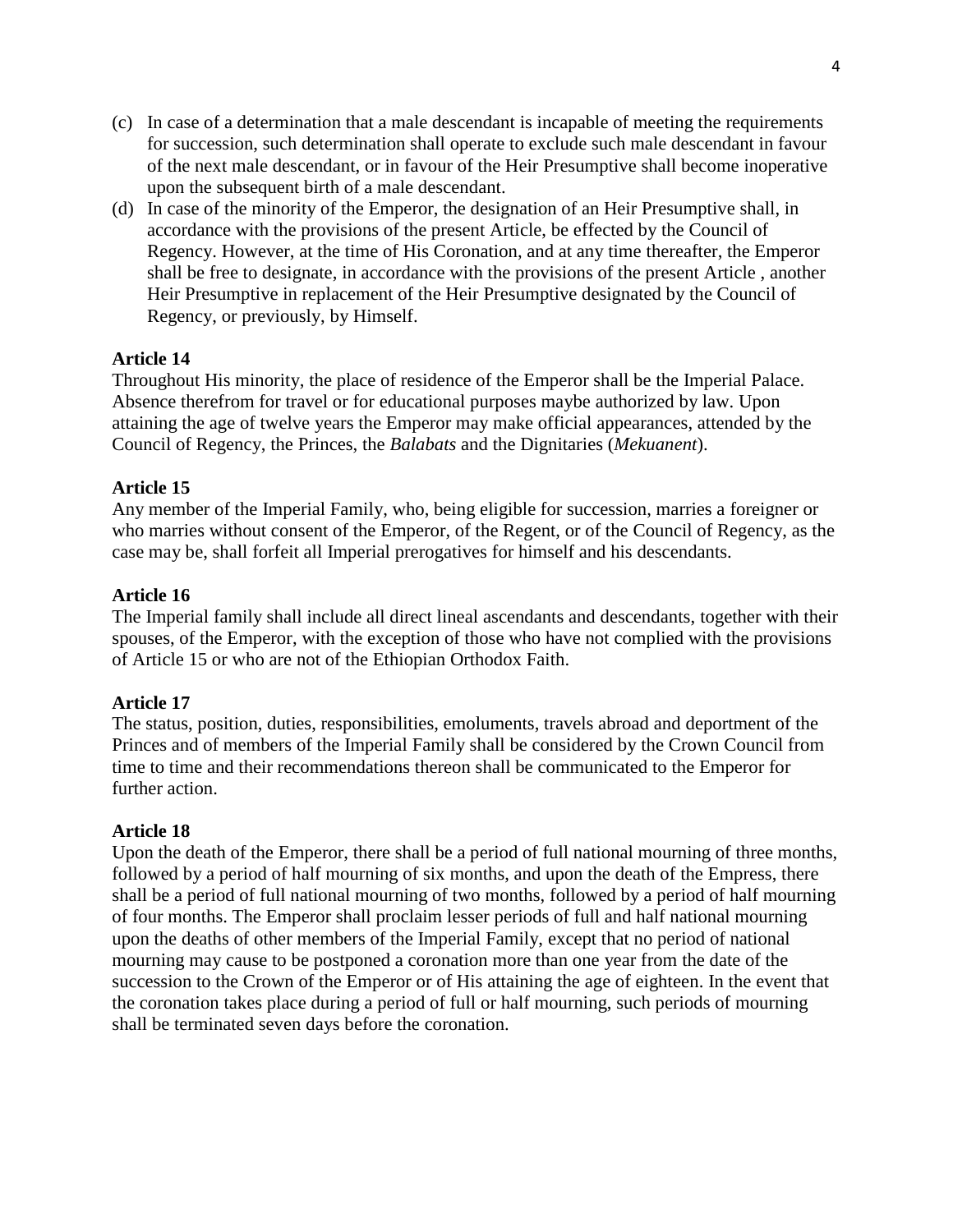- (a) The regalia of the Crown, including all regalia of the Empress and of the Crown Prince, are inalienable as belonging to the Empire.
- (b) From the date of the proclamation of the present Constitution, all realty registered in the Name of the Crown (*Bete Mengist*) are held in trust for the Crown under the administration of the Emperor and are inalienable.
- (c) It is the Emperor's right to administer all of the inalienable properties of the Crown and all profits and revenues therefrom for the benefit of the Crown and the Empire; and to receive and administer an annual appropriation, as provided by law, from the Imperial Treasury, which shall, with the aforesaid profits and revenues, be adequate for the fulfillment of His functions under the present Constitution. In any case of a Regency, the civil list shall be annually determined by law.
- (d) All properties held in the name of the Emperor or members of the Imperial Family are private property and, as such, are under the same regime as that applicable to all properties of nationals of the Empire.
- (e) The Emperor's Court shall be under His direction and He may make such arrangements in regard thereto as He deems appropriate. He may, at will, appoint to, or dismiss, from all posts at His Court, such persons as He shall see fit.

#### **Article 20**

Upon the establishment of a Council of Regency, each member thereof shall take, in the presence of the Emperor, the following oath which shall be administered by the Archbishop:

"In the name of the Almighty, and as a member of the Council of Regency, I hereby swear to defend, with all my power, the rights, the privileges and inheritance of His Majesty the Emperor, so long as I shall remain a member of the Council of Regency; that I will, at the all times, respect and defend the Constitution ; and that in all my actions and conduct, as a member of that Council, I will ever be motivated by respect for the Constitution and the firm resolve of protecting the rights, privileges, and inheritance of His Majesty the Emperor of Ethiopia. So help me God"

The Archbishop himself shall take the same oath.

#### **Article 21**

On the occasion of His Coronation, the Emperor shall take the following oath:

"In the name of the Almighty God, We Haile Selassie I, the Emperor of Ethiopia, swear that We will uphold and defend the Constitution of the Empire; that We will govern Our Subjects with patience and devotion to their general welfare in accordance with the Constitution and the laws; that We will faithfully defend, with all the means in Our power, the integrity and territory of Our Empire; that We will faithfully see to the impartial execution of all laws approved by Parliament and proclaimed by Us; that We profess and will defend the Holy Orthodox Faith based on the doctrines of St. Mark of Alexandria, professed in Ethiopia since the Holy Emperors Abreha and Atsbiha; that We will ever promote the spiritual and material welfare and advancement of Our Subjects; and that, with the aid of the Almighty, We will faithfully execute the promises which We have here undertaken. So help Us God."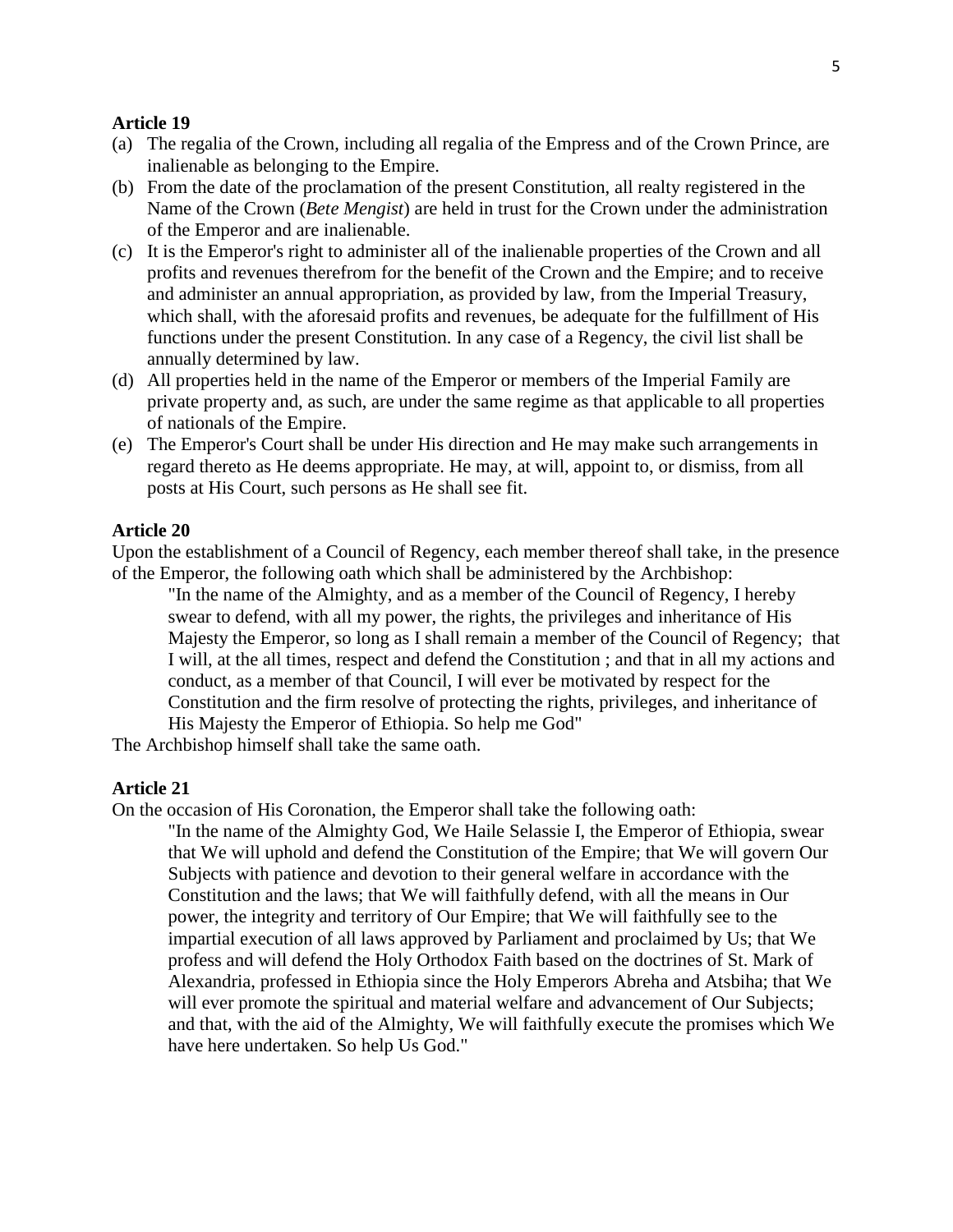On the occasion of the Coronation of the Emperor, if over twelve years of age, the Crown Prince or the Heir Presumptive, as the case may be, all members of the Crown Council and all members of the Parliament, shall individually take an oath of homage and fidelity to the Emperor.

#### **Article 23**

In pursuance of the requirements of Article 22, the Crown Prince or the Heir Presumptive, as the case may be, if over age of twelve, shall take the following oath:

"In the name of the Almighty, I hereby swear that I will faithfully observe all the precepts and directions of my August Father ( "Sovereign" in the case of an Heir Presumptive) and will ever strive to respect His wishes and seek not after that which is not given to me, and be not so impatient as Adonias or so daring as Abeselom; that I will ever conduct myself so as to be worthy of my Sire ("Sovereign" in the case of an Heir Presumptive), of my Imperial Blood and of the high station which is ("may be" in the case of an Heir Presumptive) my destiny; that I will, at all times, respect the Constitution and the laws, and will ever profess and defend the Faith of our Orthodox Church. I swear that, with the assistance of the Almighty, I will faithfully execute the promises which I have here undertaken. So help me God."

In the event that the aforesaid oath shall not be taken on the occasion of the Coronation, either by Crown Prince or by the Heir Presumptive, as the case may be, it shall be taken before the Emperor by the Crown Prince or the Heir presumptive, as the case may be, upon his attaining the age of eighteen.

#### **Article 24**

In pursuance of the requirements of Article 22, the members of the Crown Council shall take the following oath:

"In the name of the Almighty, I hereby swear allegiance and fidelity to my Sovereign, His Imperial Majesty Haile Selassie I and that I will, as member of the Parliament, faithfully place above all else the interest and welfare of Ethiopia and of its Sovereign; that I will at all times, faithfully respect the Constitution and laws of the Empire, and that I will disclose no secret or confidential information revealed to me in connection with my official duties and position. So help me God."

#### **Article 25**

In pursuance of the requirements of Article 22, the members of the Parliament shall take the following oath:

"In the name of the Almighty, I hereby swear allegiance and fidelity to my Sovereign, His Imperial Majesty Haile Selassie I and that I will, as member of Parliament, faithfully place above all else the interest and welfare of Ethiopia and of its Sovereign; that I will at all times, faithfully respect the Constitution and laws of the Empire, and that I will disclose no secret or confidential information revealed to me in connection with my official duties and position. So help me God."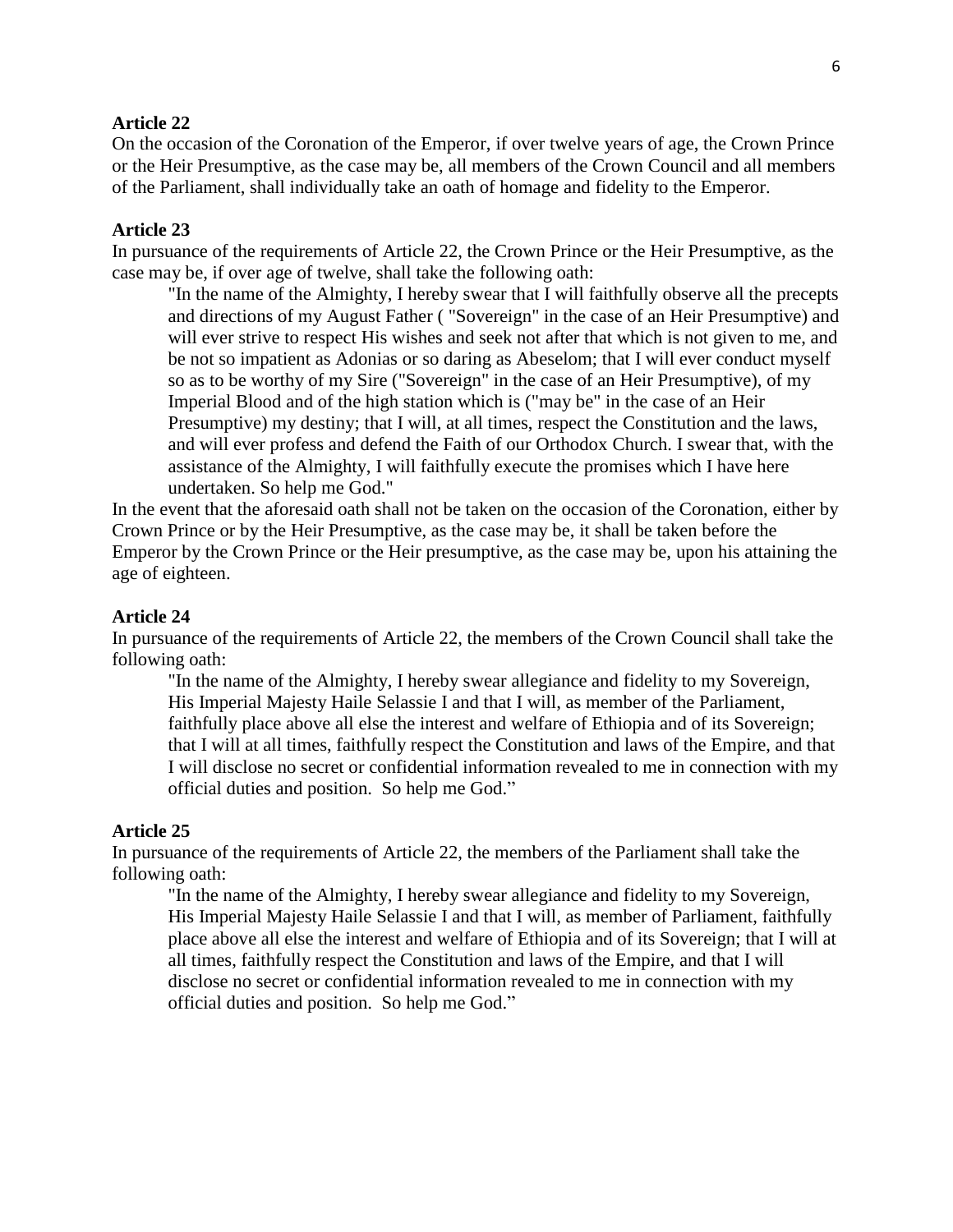# **Chapter II**  The powers and prerogatives of the Emperor

# **Article 26**

The Sovereignty of the Empire is vested in the Emperor and the supreme authority over all the affairs of the Empire is exercised by Him as the Head of State, in the manner provided for in the present Constitution.

# **Article 27**

The Emperor determines the organization, powers and duties of all Ministers, executive departments and the administrations of Government and appoints, promotes, transfers, suspends and dismisses the officials of the same.

# **Article 28**

The Emperor appoints Mayors of the municipalities referred to in Article 129 of the present Constitution, from three candidates presented, in each case, by the Municipal Councils thereof.

# **Article 29**

The Emperor reserves the right, with the advice and consent of Parliament, to declare war. He, further, reserves the right to decide what armed forces shall be maintained, both in time of peace and in time of war. As Commander-in-Chief of the Armed Forces, He has the right to organize and command the said forces; to commission and to confer military rank upon officers of the said forces; and to promote, transfer or dismiss any of the said officers. He has, further, the right to declare a state of siege, martial law, or a national emergency, and to take such measures as are necessary to meet a threat to the defense or integrity of the Empire and to assure its defenses and integrity.

## **Article 30**

The Emperor exercises the supreme direction of the foreign relations of the Empire. The Emperor accredits and receives Ambassadors, Ministers and Missions; He, alone, has the right to settle disputes with foreign Powers by adjudication and other peaceful means, and provides for and agrees to measures of co-operation with foreign Powers for the realization of the ends of security and common defense. He, alone, has the right to ratify, on behalf of Ethiopia, treaties and other international agreements, and to determine which treaties and international agreements shall be subject to ratification before becoming binding upon the Empire. However, all treaties of peace and all treaties and international agreements involving a modification of the territory of the Empire, or of sovereignty jurisdiction over any part of such territory, or laying a burden on Ethiopian subjects personally, or modifying legislation in existence, or requiring expenditures of state funds, or involving loans or monopolies, shall, before becoming binding upon the Empire and the inhabitants thereof, be laid before Parliament, and if both the Houses of Parliament shall approve the same in accordance with the provisions of Articles 88-90 inclusive of the present Constitution, shall then be submitted to the Emperor for ratification.

## **Article 31**

(a) The Emperor alone confers and withdraws the title of Prince and other honors, and institutes new orders.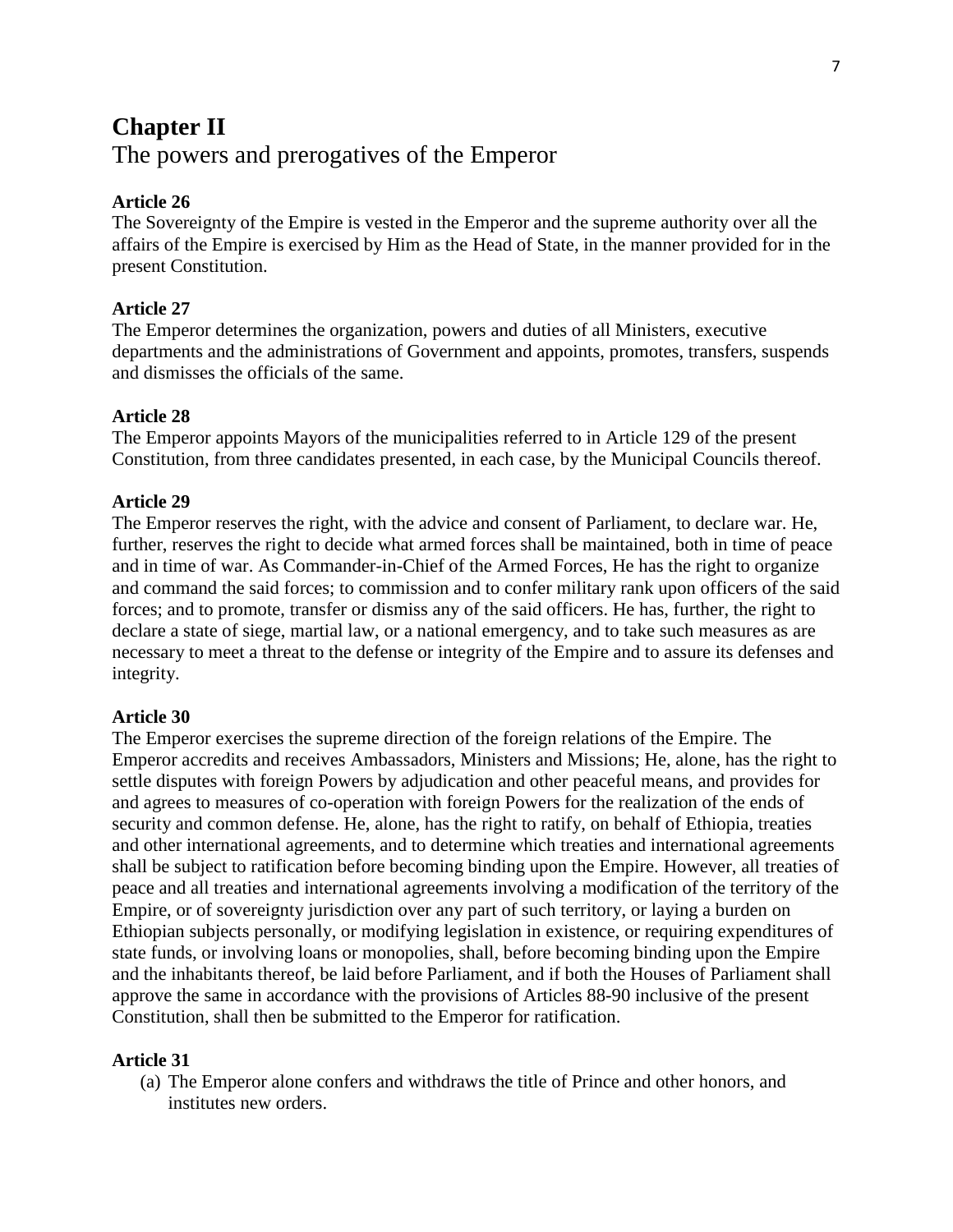Without His special leave, no Ethiopian subject, nor any foreign national in any Government service in the Empire, may accept any honour, insignia of order, dignity, or title of or from, a foreign government. The granting of any title, honour or order may exempt no one from the common duties and burdens of the subjects, nor may it carry any preferential admission to offices of the State.

- (b) Officials who are released from office with any assurances of Imperial favour, retain the title and rank of the office they have filled.
- (c) The Emperor also makes grants from abandoned properties, and properties in escheat, for the purpose of recompensing faithful service to the Crown.

## **Article 32**

The Emperor has the right to coin, print, and issue money.

## **Article 33**

The Emperor has the right to convene the annual sessions of the deliberative Chambers and to convoke extraordinary sessions thereof. At the opening of each session of Chambers, He may present, or cause to be presented, a speech from the Throne concerning the legislative program recommended by Him. He has the right to postpone the opening of and to suspend, for not more than thirty days, and to extend, any session of Parliament. He has the right to dissolve the Chambers, or either of them, by an Order, providing at the same time for the appointment of a new Senate or the election of a new Chamber of Deputies, or both, as the case may be, and for the convocation of the Chamber for session within four months from the date of the Order.

## **Article 34**

In accordance with the provisions of Articles 86, 88, 91, and 92 of the present Constitution, the Emperor has the right to initiate legislation and to originate other resolutions and to proclaim all laws, after the same shall have been passed by the Parliament.

## **Article 35**

The Emperor has the right and the duty to maintain justice through the courts; and the right to grant pardons and amnesties and to commute penalties.

#### **Article 36**

The Emperor, as Sovereign, has the duty to take all measures that may be necessary to ensure, at all times, the defense and integrity of the Empire; the safety and welfare of its inhabitants, including their enjoyment of the human rights and fundamental liberties recognized in the present Constitution; and the protection of all His Subjects and their rights and interests abroad. Subject to the provisions of this Constitution, He has all the right and powers necessary for the accomplishment of the ends set out in the present Article.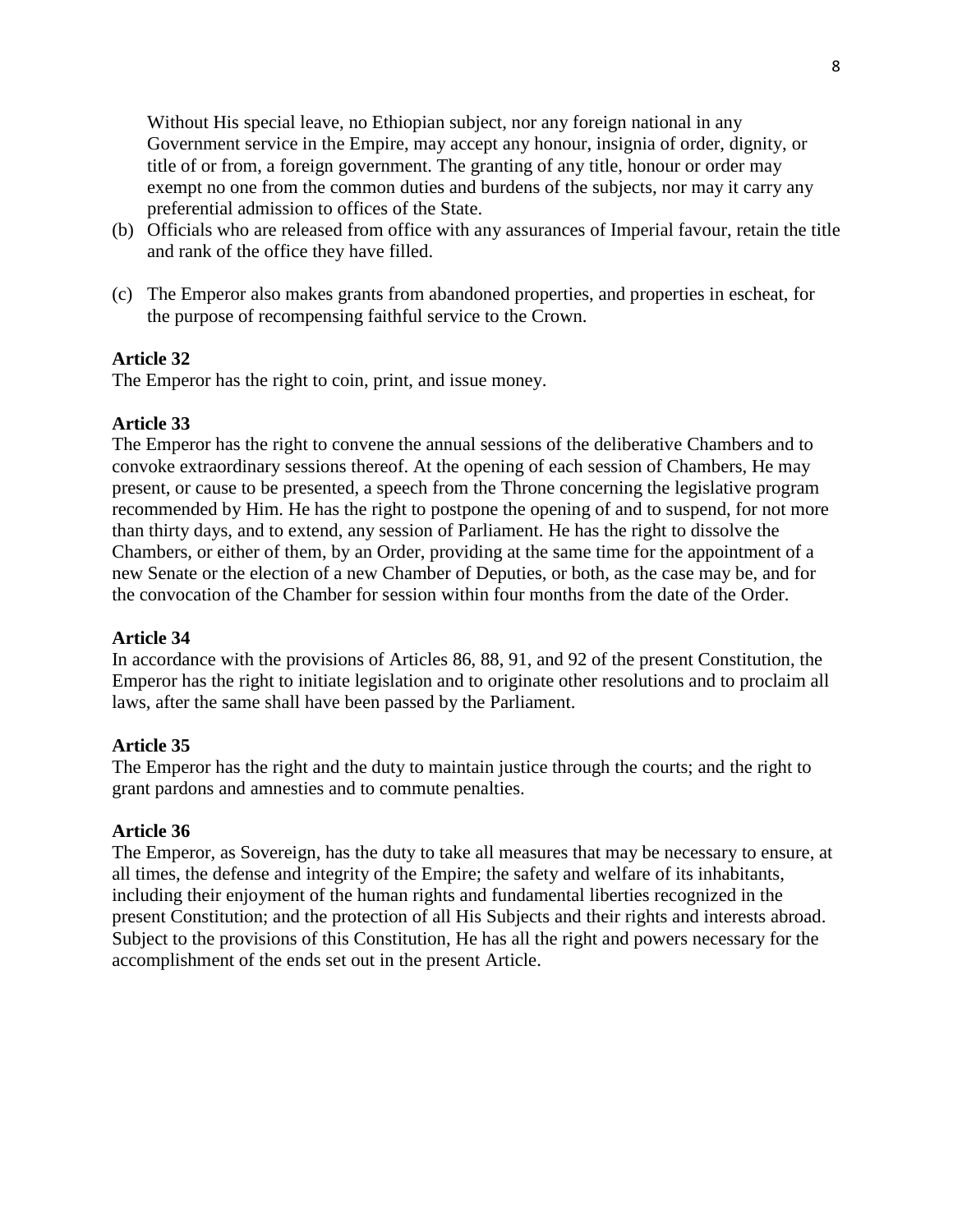# **Chapter III** Rights and duties of the people

# **Article 37**

No one shall be denied the equal protection of the laws.

# **Article 38**

There shall be no discrimination amongst Ethiopian subjects with respect to the enjoyment of all civil rights.

# **Article 39**

The law shall determine the conditions of acquisition and loss of Ethiopian nationality and of Ethiopian citizenship.

# **Article 40**

There shall be no interference with the exercise, in accordance with the law, of the rights of any religion or creed by the residents of the Empire, provided that such rites be not utilized for political purposes or be not prejudicial to public order of morality.

## **Article 41**

Freedom of speech and of the press is guaranteed throughout the Empire in accordance with the law.

# **Article 42**

Correspondence shall be subject to no censorship, except in time of declared national emergency.

## **Article 43**

No one within the Empire may be deprived of life, liberty or property without due process of law.

## **Article 44**

Everyone has the right, within the limits of the law, to own and dispose of property. No one may be deprived of his property except upon finding by ministerial order issued pursuant to the requirements of a special expropriation law enacted in accordance with the provisions of Articles 88, 89 or 90 of the present Constitution, and except upon payment of just compensation determined, in the absence of agreement, by judicial procedures established by law. Said ministerial order, to be effective, shall be approved by the Council of Ministers and published in the *Negarit Gazeta*.

## **Article 45**

Ethiopian subjects shall have the right, in accordance with the conditions prescribed by law, to assemble peaceably and without arms.

## **Article 46**

Freedom to travel within the Empire and to change domicile therein is assured to all subjects of the Empire, in accordance with the law.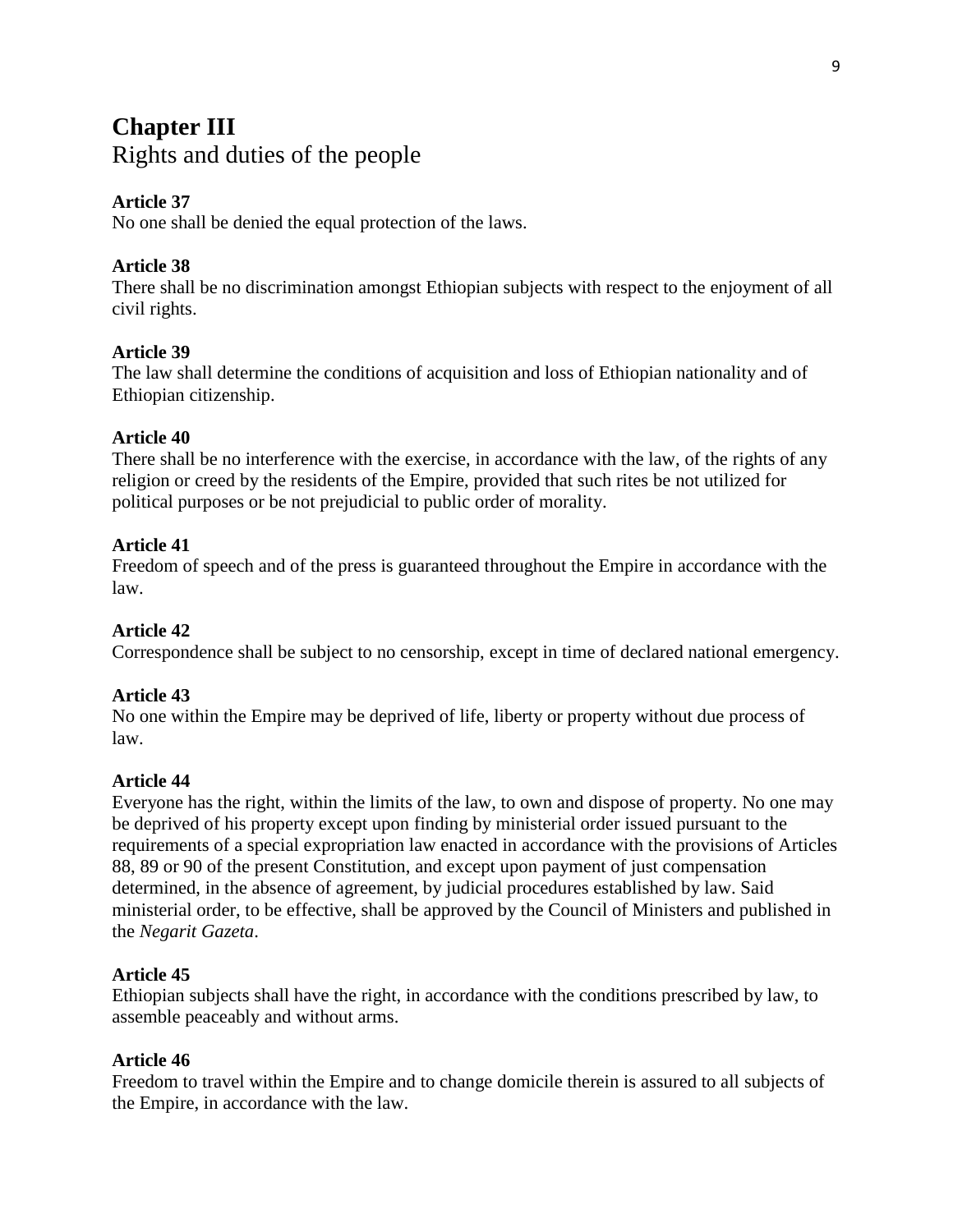Every Ethiopian subject has the right to engage in any occupation and, to that end, to form or join associations, in accordance with the law.

# **Article 48**

The Ethiopian family, as the source of the maintenance and development of the Empire and the primary basis of education and social harmony, is under the special protection of the law.

# **Article 49**

No Ethiopian subject may be banished from the Empire.

# **Article 50**

No Ethiopian subject may be extradited to a foreign country. No other person shall be extradited except as provided by international agreement.

## **Article 51**

No one may be arrested without a warrant issued by a court, except in case of flagrant or serious violation of the law in force. Every arrested person shall be brought before the judicial authority within forty-eight hours of his arrest. However, if the arrest takes place in a locality which is removed from the court by a distance which can be traversed only on foot in not less than fortyeight hours, the court shall have discretion to extend the period of forty-eight hours. The period of detention shall be reckoned as a part of the term of imprisonment imposed by sentence. No one shall be held in prison awaiting trial on a criminal charge to sole penalty for which is a fine.

## **Article 52**

In all criminal prosecutions, the accused, duly submitting to the court, shall have the right to a speedy trial and to be confronted with witnesses against him, to have compulsory process, in accordance with the law, for obtaining witnesses in his favour, at the expense of the Government and to have the assistance of counsel for his defense, who, if the accused is unable to obtain the same by his own efforts or through his own funds, shall be assigned and provided to the accused by the court.

# **Article 53**

No person accused of and arrested for a crime shall be presumed guilty until so proven.

## **Article 54**

Punishment is personal. No one shall be punished except in accordance with the law and after conviction of an offence committed by him.

## **Article 55**

No one shall be punished for any offence which has not been declared by law to be punishable before the commission of such offence, or shall suffer any punishment greater than that which was provided by the law in force at the time of the commission of the offence.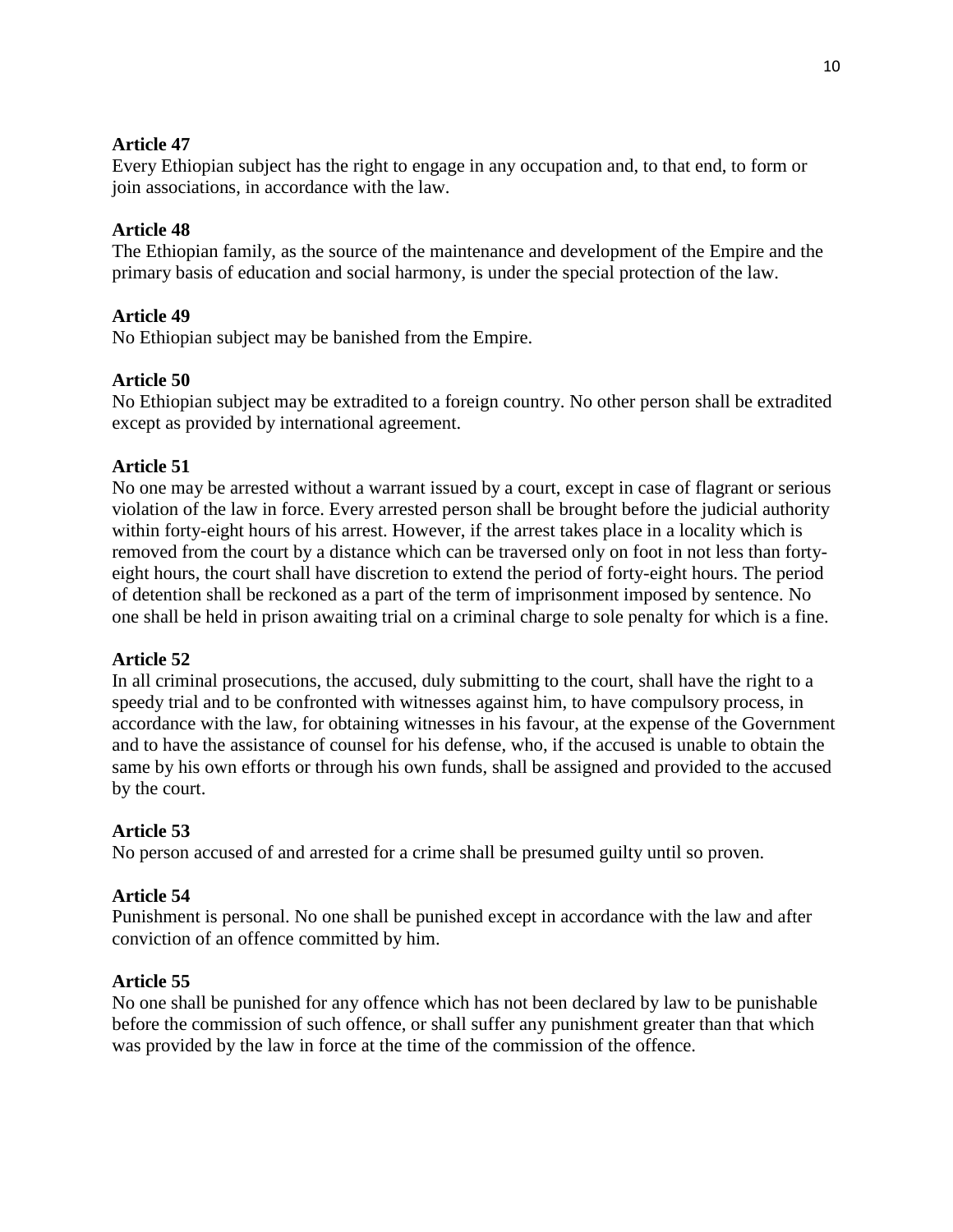No one shall be punished twice for the same offence.

# **Article 57**

No one shall be subjected to cruel and in human punishment.

# **Article 58**

No one shall be imprisoned for debt, except in case of legally proven fraud or of refusal either, to pay moneys or property adjudged by the court to have been taken in violation of the law, or to pay, or to fulfill legal obligations of maintenance. This provision shall not have the effect of releasing the debtor from his obligations.

# **Article 59**

No sentence of death shall be executed unless it be confirmed by the Emperor.

## **Article 60**

Confiscation of property as a penalty shall not be imposed except in cases of treason, as defined by law, against the Emperor or the Empire; sequestration of property as a penalty shall not be imposed except in cases of property belonging to persons residing abroad and conspiring against or engaging in deliberately hostile acts, as defined by law, against the Emperor or the Empire. Attachment proceedings covering the whole or part of the property of a person, made under judicial authority, to cover payment of civil liability, or liability arising out of the commission of an offence, or to meet taxes or fines, shall not be deemed a confiscation of property.

# **Article 61**

All persons and all private domiciles shall be exempt from unlawful searches and seizures.

## **Article 62**

- (a) In accordance with tradition and the provisions of Article 4 of this Constitution, no one shall have the right to bring suit against the Emperor.
- (b) Any resident of the Empire may bring suit, in the courts of Ethiopia, against the Government, or any Ministry, Department, Agency or instrumentality thereof, for wrongful acts resulting in substantial damage. In the event that the courts shall find that such suit has been brought maliciously or without foundation, the Government, or any Ministry, Department, Agency, instrumentality, or official thereof against whom or which such suit was brought, shall have the right of action against such resident for such malicious or unfounded suit, and the court shall, in such case, decree remedies or penalties according to the law.

## **Article 63**

Everyone in the Empire shall have the right to present petitions to the Emperor.

## **Article 64**

Everyone in the Empire has the duty to respect and obey the constitution, laws, decrees, orders and regulations of the Empire. Ethiopian subjects, in additions, owe loyalty to the Emperor and the Empire, and have duty of defending the Emperor and the Empire against, foreign and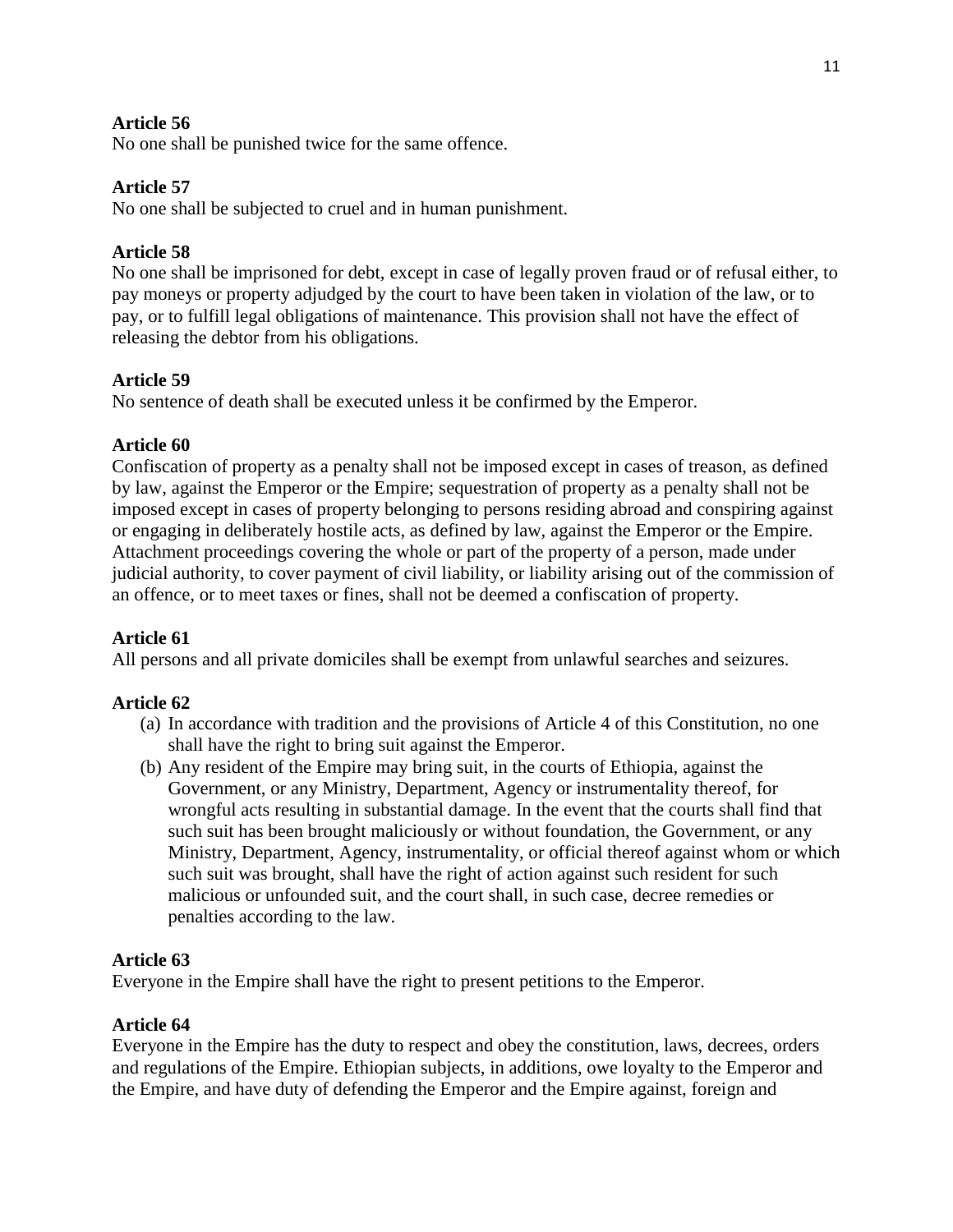domestic, to perform public services, including military services, when called upon to do so, and to exercise the right of suffrage which is conferred upon them by the Constitution.

## **Article 65**

Respect for the rights and freedoms of others and the requirements of public order and the general welfare, shall alone justify any limitations upon the rights guaranteed in the foregoing Articles of the present Chapter.

# **Chapter IV** The Ministers of the Empire

#### **Article 66**

The Emperor has the right to select, appoint and dismiss the Prime Minister and all other Ministers and give Ministers, each of whom shall, before entering upon his functions, take before the Emperor, the following oath of fidelity to the Emperor and to the Constitution:

"In the name of the Almighty, I hereby swear allegiance and fidelity to my Sovereign, His Imperial Majesty Haile Selassie I and that, as member of the Council of Ministers, I will faithfully place above all else the interest and welfare of Ethiopia and of its Sovereign; that I will, at all times, faithfully respect the Constitution and laws of the Empire, and that I will disclose no secret or confidential information revealed to me in connection with my official duties and position. So help me God."

The appointment, promotion, transfer, suspension, retirement, dismissal and discipline of all Government officials and employees shall be governed by regulations made by the Council of Ministers and approved and proclaimed by the Emperor.

#### **Article 67**

Princes eligible for the Crown shall not be appointed Ministers in the Council of Ministers. No one whose parents were not Ethiopian subjects at the time of his birth shall be appointed a Minister.

#### **Article 68**

Each Minister shall be individually responsible to the Emperor and to the State for the discharge of the duties of his respective Ministry, including the execution of the laws and decrees concerning that Ministry.

#### **Article 69**

The Ministers shall form collectively the Council of Ministers and shall be responsible to the Emperor for all advice and recommendations given to Him in Council. The rules of procedure of the Council shall be drawn up by the Ministers in Council and submitted to the Emperor for approval.

#### **Article 70**

The Emperor may, in such instances as He deems appropriate, convene the Crown Council, which shall consist of the Archbishop, such Princes, Ministers, and Dignitaries as may be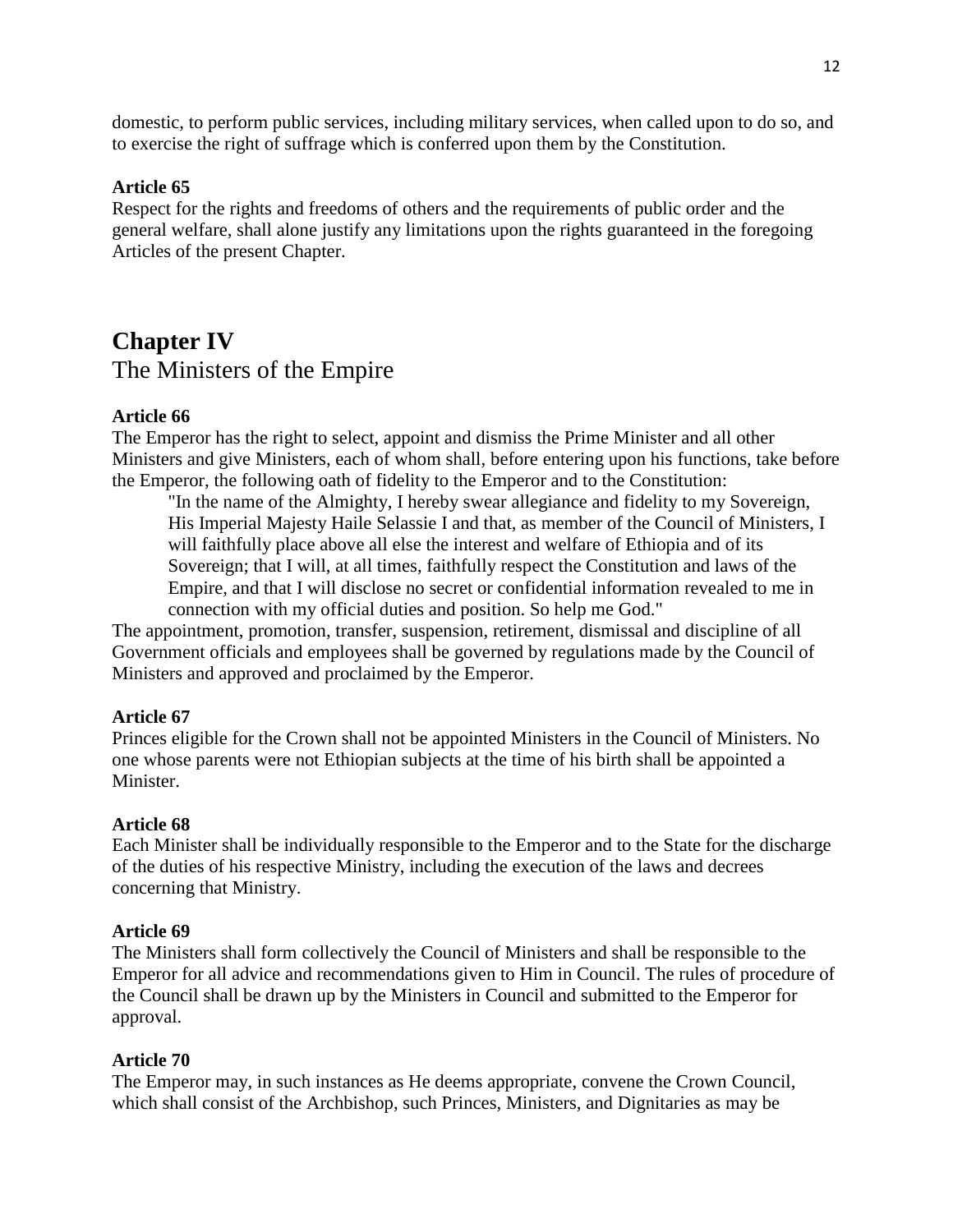designated by Him, and the President of the Senate. The Crown Council shall be presided over by the Emperor or by a member designated by Him.

# **Article 71**

The Ministers shall discuss in Council and, through the Prime Minister, submit to the Emperor all matters of policy therein discussed. In all cases in which legislation is deemed to be necessary or appropriate, the decisions made in Council and approved by the Emperor shall be communicated by the Prime Minister to Parliament in the form of proposals for legislation.

# **Article 72**

The Prime Minister shall present to Parliament proposals of legislation made by the Council of Ministers and approved by the Emperor. He shall also present to The Emperor the proposals of legislation approved by the Parliament and the decrees proposed by the Council of Ministers. He shall have the right to attend any meeting of either Chamber of Parliament, or any joint meeting of the Chambers, or any meeting of any committee of either Chamber, and to speak at such meetings on any question under discussion. He shall be obliged to attend personally, or by his deputy, either Chamber, when his presence is requested by a majority vote of the members thereof and to answer, verbally or in writing, questions concerning his office.

# **Article 73**

The Ministers shall have the right to attend any meeting of either Chamber of Parliament, or any joint meeting of the Chambers, or any meeting of any committee of either Chamber, and to speak at such meetings on any question concerning conduct of their Ministries; and they shall be obliged, in person, or by their deputies, to answer, verbally or in writing questions concerning the legislation to be entered.

# **Article 74**

No Minister, nor any person in a position with or in the service of the Government may:

- (a) for remuneration, compensation or benefit of financial value engage in any activity or accept a position in or with any enterprise or organization in which there is no governmental participation;
- (b) enter into or be party to any contract or other arrangement with any governmental organization in the Empire awarding, permitting or recognizing any concession or monopolistic or other exclusive privilege in the nature of a concession or monopoly.
- (c) However, such Minister or person shall be free to manage and develop his properties so long as their management or development is not prejudicial to or inconsistent with the performance of his duties.

## **Article 75**

The Ministers, including the Prime Minister, may be tried only before the Supreme Imperial Court upon charges of offences as determined by the law, committed in connection with their official functions. Such prosecution may be initiated either by order of the Emperor or by a majority vote of both Houses of Parliament. A special prosecution shall be appointed to that end, conformably to the order of the Emperor.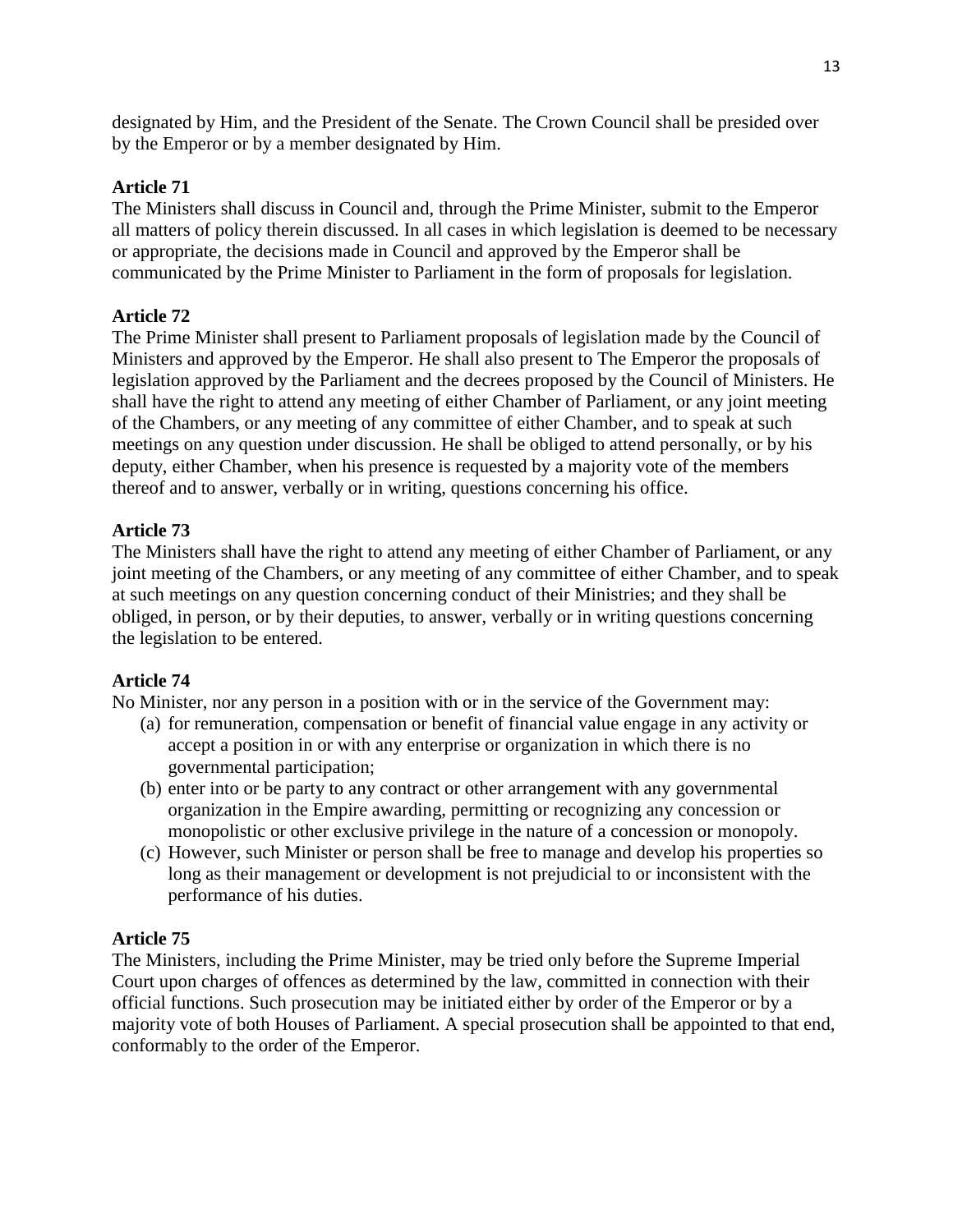# **Chapter V**

The legislative chambers

# **Section I**

Provisions applicable to both chambers

# **Article 76**

The Parliament shall be composed of a Chamber of Deputies and a Senate. No one can be simultaneously a member of both the Chamber of Deputies and The Senate. The two Chambers shall meet together at the beginning and the end of each session, in the circumstances set forth in Articles 90 and 91, upon the call of the Emperor, and upon such other occasions as may be determined by the Chambers, The President of the Senate shall preside at all joint meetings of the Chambers.

# **Article 77**

The regular sessions of Parliament shall convene on the twenty-third day of the month of Tekemt of each year in the Capital of the Empire and shall continue to the first day of the month of Sene (8 June). Until a new Parliament shall be elected and convened in accordance with the present Constitution and the electoral law to be enacted, the two Chambers of Parliament, as heretofore constituted, shall continue to sit and shall, in accordance with the provisions and procedures established in Chapter V of the present Constitution, exercise the prerogatives and functions and fulfill the responsibilities provided for in respect of Parliament. The first election to the Chamber of Deputies shall be completed within two years from the entry into force of the present Constitution and in accordance with the provisions of the electoral law.

## **Article 78**

No meeting of either Chamber of Parliament shall be closed to the public except upon a request by the Prime Minister, or upon a decision by a majority vote of the Chamber of Deputies or the Senate, as the case may be, to that effect. No joint meeting of the Chambers shall be closed to the public except upon a request by the Prime Minister or a decision by the majority of each of the Chambers to that effect. If, after a question has been declared to be secret, a member of either Chamber makes it known to the public, either in a speech, or by the press, or by writings, or in any other way, he shall be punished according to the provisions of Penal Law.

## **Article 79**

Neither of the Chambers shall commence its deliberations on the first day of any session without the presence of two-thirds of its members, or continue its deliberations, or take any vote on any succeeding day of any session without the presence of a majority of its members at joint meetings of the Chambers, the presence of a majority of the members of each Chamber shall be required for deliberations and for voting.

## **Article 80**

If the quorum of Deputies and of Senators prescribed in Article 79 is not present on the day designed for the convening of Parliament or if, thereafter, either of the Chambers, or the Chambers in joint meeting, cannot continue deliberations or vote for lack of the required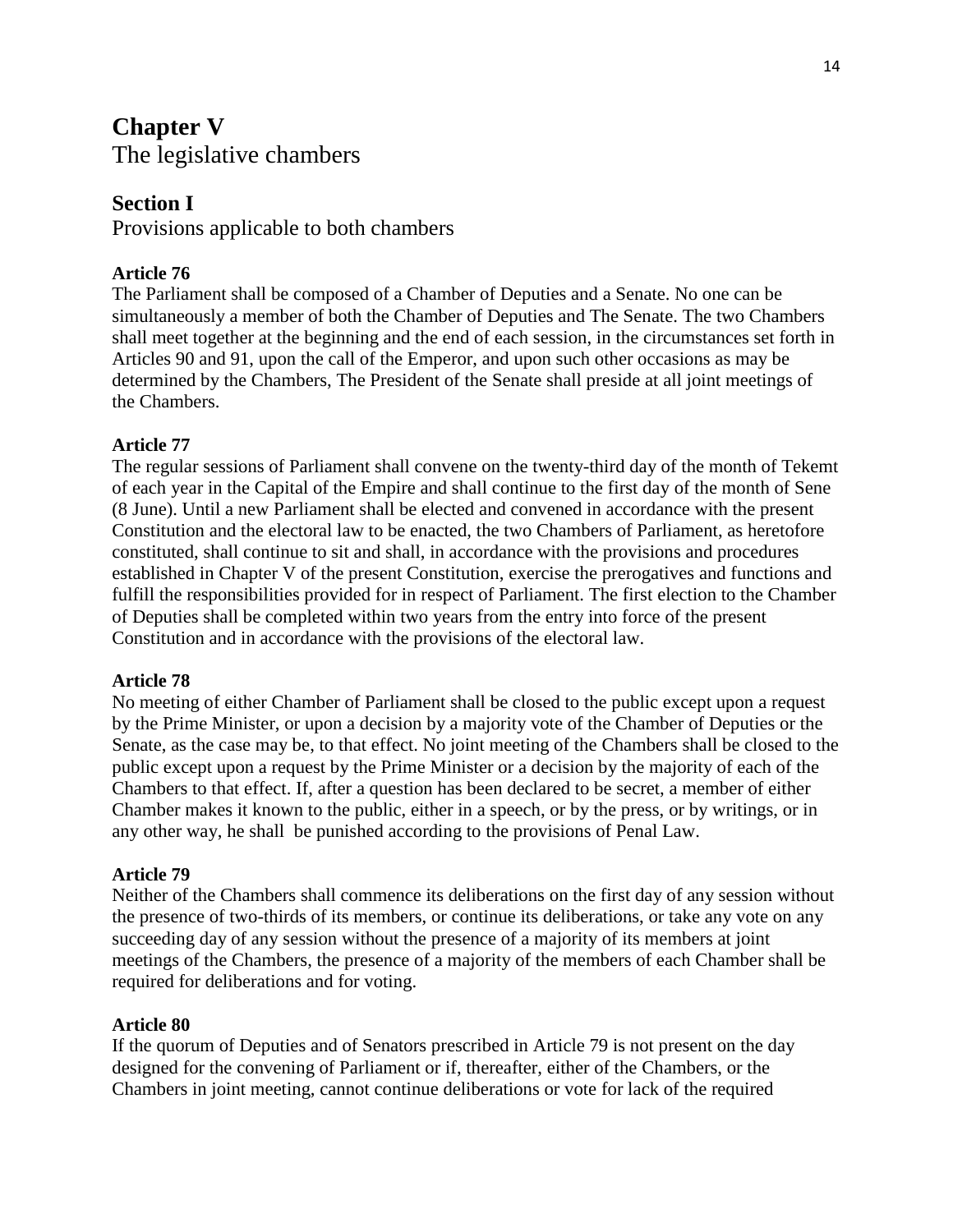attendance, the members present shall take such measures as may be authorized in the rules of procedure of the respective Chambers, to compel the attendance of a sufficient number of the absent members.

# **Article 81**

Every Deputy or Senator, before taking his seat in the Chamber to which he has been elected or appointed, shall take, before the Emperor, or if directed by Him, before the President of the Legislative Chamber concerned, an oath of loyalty to the Emperor and to the Empire, and shall swear that he will obey the Constitution and the laws of the Empire and will perform his duties conscientiously and without fear or favour.

## **Article 82**

Each Chamber shall determine its own rules of procedure and internal discipline.

## **Article 83**

Members of Parliament shall receive salaries determined by law. Any law increasing the salaries of members of Parliament shall be effective only from the date of the election of the next Parliament.

#### **Article 84**

No action or charge may be brought against any Member of Parliament, or against any Minister appearing by right or upon the invitation of either Chamber, for words uttered or written statements submitted by him at any meeting of any committee of either Chambers, or any joint meeting of the Chambers, or any meeting of any committee of either Chamber. Nevertheless, every member of each Chamber of Parliament shall be obliged to respect all rules of order, conduct and procedure adopted by such Chamber for the transaction of its business and shall be subject to disciplinary action on the part of such Chamber for violation of such rules. No action or charge may be brought against any person or any newspaper for publication, by or under the authority of Parliament or of either Chamber thereof, as the case may be, of any report, paper, votes or proceedings of Parliament or either Chamber thereof, as the case may be.

## **Article 85**

No Member of Parliament, during a session thereof, may be arrested or detained or summoned to answer a criminal charge, unless the permission of the Chamber of which he is a member be obtained, or he be arrested in flagrante delicto. A comparable immunity does not apply to civil cases.

#### **Article 86**

Laws may be proposed to either, or both Chambers of Parliament:

- (a) by The Emperor, or
- (b) by ten or more members of either Chamber of Parliament, except that every proposal involving an increase in governmental expenditure or a new or increased tax shall first be presented to the Chamber of Deputies.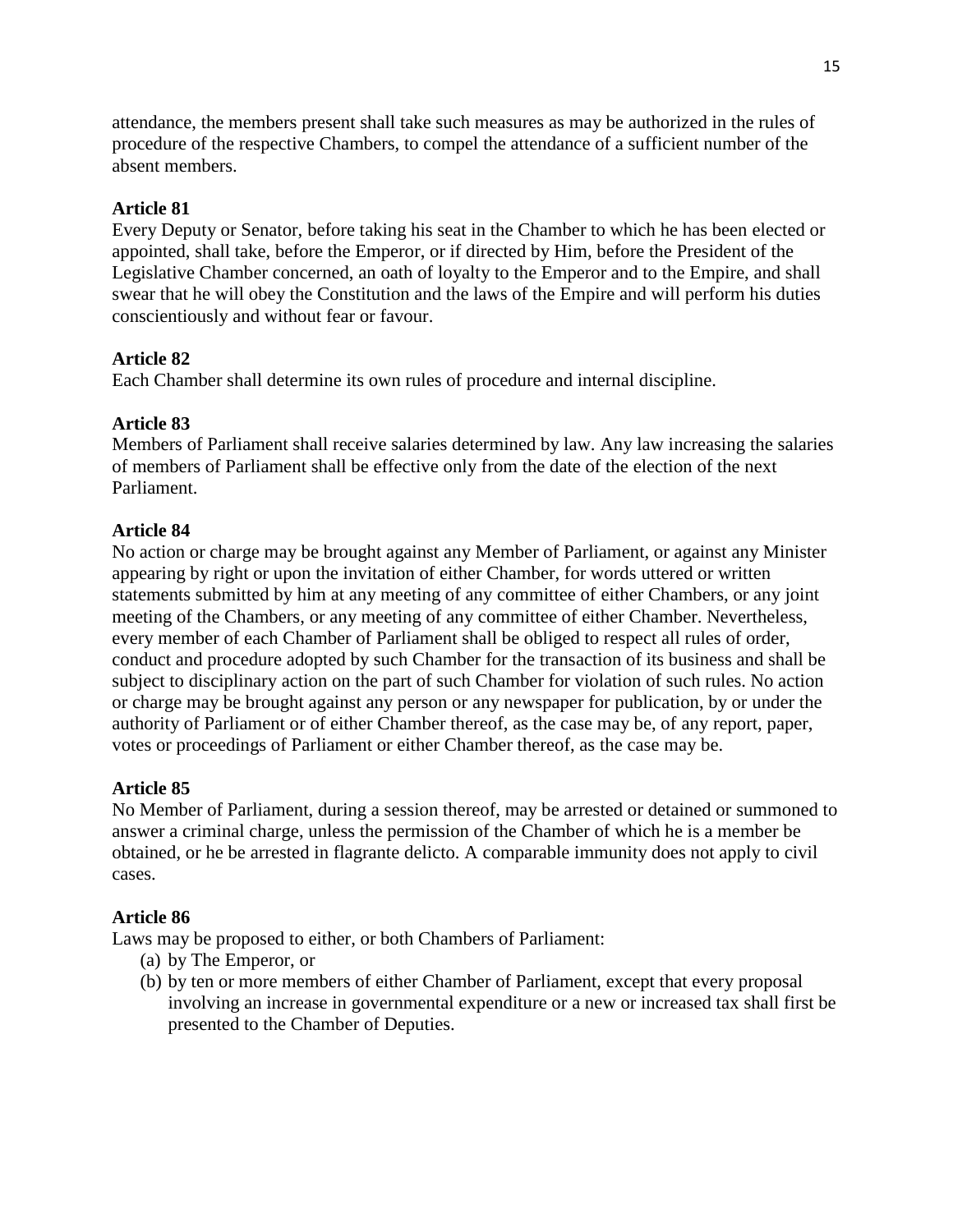All matters in either Chamber or in joint meeting of the Chambers shall be determined by vote of the majority of the members present, except as provided in Article 131. In event of an equal division of votes, the presiding officer shall have a casting vote.

#### **Article 88**

Every proposal of legislation approved by one Chamber of Parliament shall be immediately forwarded through the President thereof to the other Chamber. If it is approved by the other without amendments within a period of two months, it shall be promptly communicated through the Prime Minister to the Emperor and shall either be promulgated as law, or returned by the Emperor to the Chambers with His observations thereon, or with a new proposal of legislation as provided in Article 91. All laws duly approved by both Chambers of Parliament shall be forwarded to the Emperor through the Prime Minister, by the Presidents of Chamber of Deputies and of the Senate. In the event that such law shall receive the approval and signature of the Emperor, it shall be published by the Minister of the Ren in the *Negarit Gazeta*, with recital of the affixing of the Signature and the Great Seal of the Emperor. All Imperial Decrees and all ministerial decrees and orders shall be published in the *Negarit Gazeta*.

#### **Article 89**

If proposal of legislation approved by one Chamber is not finally acted upon the other within the aforesaid period of two months, the Chambers shall meet together to discuss the said proposal. If the proposal is approved in such joint meeting, with or without amendments, within 30 days, it shall be communicated to the Emperor for action in accordance with Article 88.

#### **Article 90**

If, within the aforesaid period of two months, a proposal of legislation approved by one Chamber, is approved by the other with amendments, the said proposal shall be returned to the first Chamber for further consideration. If, upon such consideration, it is approved within 30 days, by the first Chamber, with the said amendments, it shall be communicated to the Emperor for action in accordance with Article 88. If, within 30 days, the amendments are not accepted by the first Chamber, the Chambers shall, thereupon, shall meet together to discuss the proposal. If, in such joint meeting, the proposal is approved, with or without amendments, within 30 days, it shall, thereupon, be communicated to the Emperor for action in accordance with Article 88.

#### **Article 91**

If a proposal of legislation approval in one of the Chambers is rejected by the other within two months after its communication to it, as provided in Article 88, or if a proposal of legislation is not approved, with or without amendments, after discussion in a joint meeting, as provided in Article 89 and 90, full reports on the situation shall be promptly communicated to the emperor by the Presidents of both Chambers of Parliament, through the Prime Minister, and the Emperor may, thereupon, cause to be transmitted to both Chambers of Parliament, His observations in regard to such reports and such proposal of legislation, or cause to be transmitted to the Chambers, a proposal of legislation on the same subject.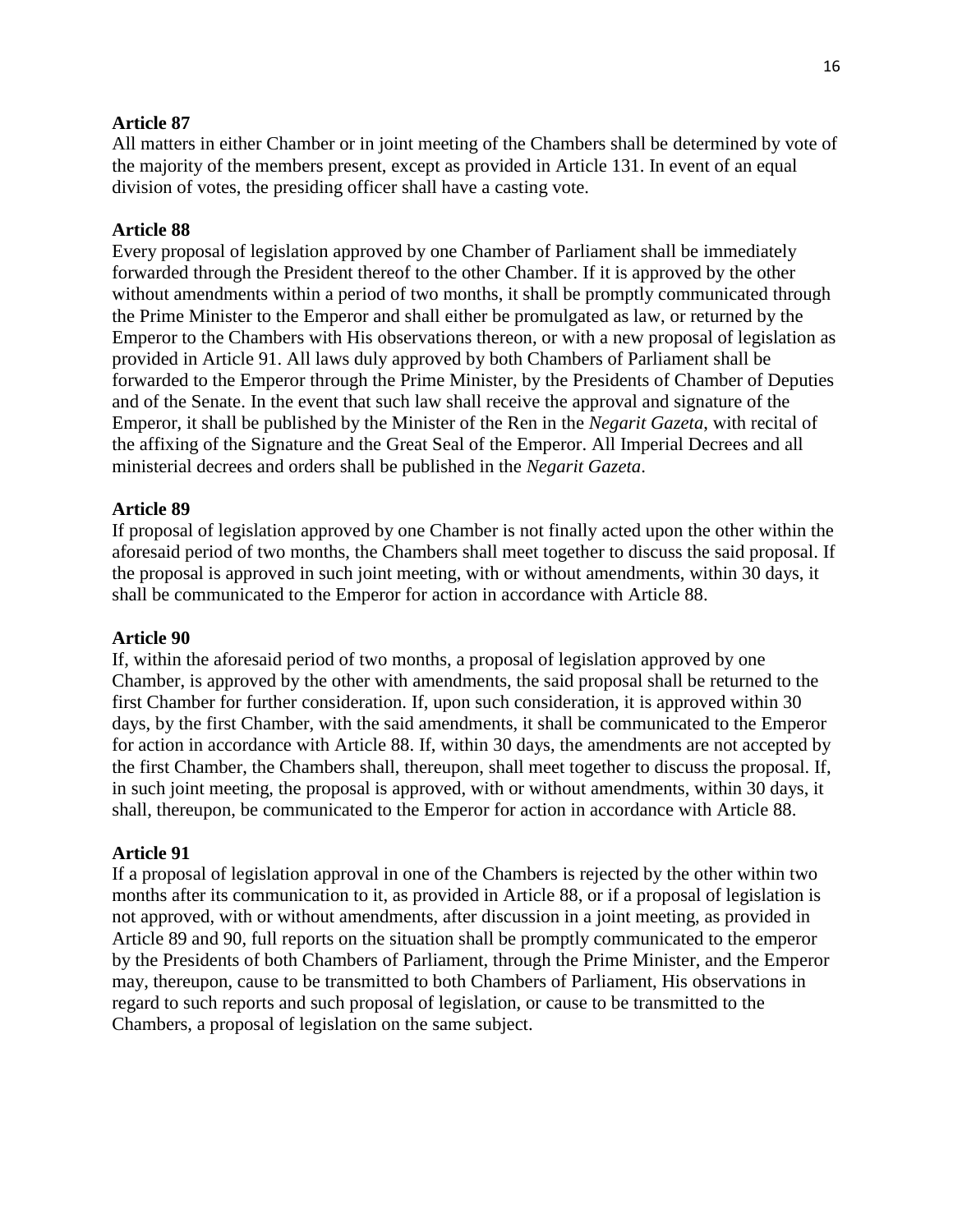In cases of emergency that arise when the Chambers are not sitting, the Emperor may proclaim decrees consistent with the Constitution, which shall have force of law upon publication in the *Negarit Gazeta*, pending a decision on the same by Parliament. To that end, the text of each such decree shall be transmitted for consideration by both Chambers of Parliament at their first meeting following each proclamation. In the event that, conformably to the provisions of Articles 88, 89, or 90, of the present Constitution, Parliament shall approve decrees, they shall continue in force and shall become law upon publication, in the *Negarit Gazeta*, of said approval. In the event that Parliament shall disapprove any such decree, each such decree shall cease to have force and effect, upon the publication, in the *Negarit Gazeta*, of such disapproval.

# **Section II**

The Chamber of Deputies

# **Article 93**

The entire territory of the Empire, as defined in Article 1 of the present Constitution, shall be divided into electoral districts containing, as nearly as possible, two hundred thousand inhabitants. The location and limits of each electoral district shall be determined by law and each such district shall be as regular in shape as circumstances permit. In addition, each town with a population exceeding thirty thousand inhabitants shall be entitled to one Deputy and an additional Deputy for each fifty thousand inhabitants in excess of thirty thousand.

# **Article 94**

Each electoral district shall be represented by two Deputies.

## **Article 95**

All Ethiopian subjects by birth, of twenty-one years of age or more, who are regularly domiciled or habitually present in any electoral district and who possess the qualifications required by the electoral law, shall have the right to vote in such electoral district for the candidates from such district, as members of the Chamber of Deputies. The system of voting shall be secret and direct. Details of procedure shall be prescribed by law.

## **Article 96**

To be eligible as a Deputy, a person must be, by birth, an Ethiopian subject who:

- (a) has reached the age of twenty-five years;
- (b) is a bono fide resident and owner of property in his electoral district, to the extent
- (c) required by the electoral law; and
- (d) is not disqualified under any provision of the electoral law.

## **Article 97**

Deputies shall be elected for terms of four years and shall be eligible for re-election subject to their continual possession of the qualifications set forth in Article 96.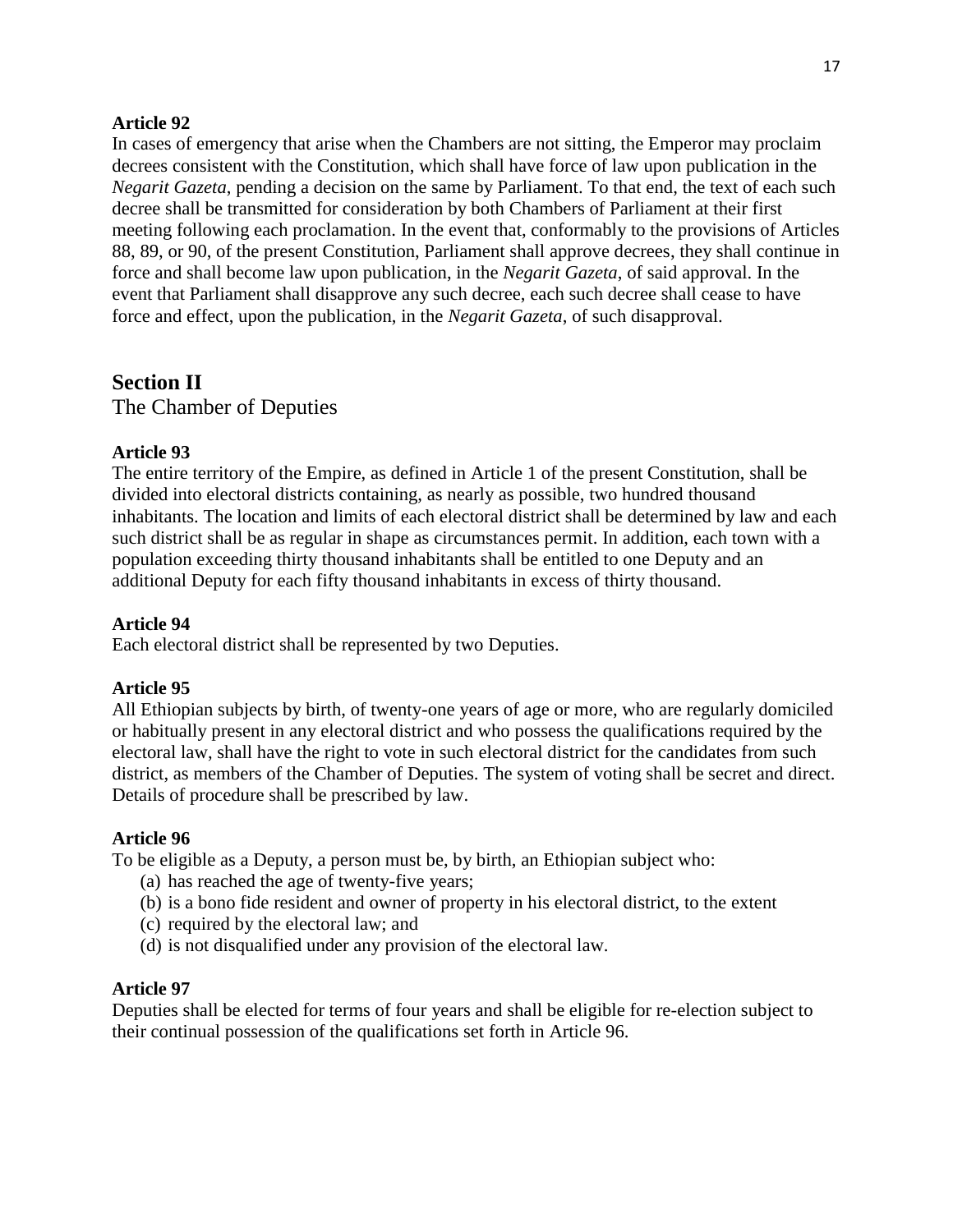Vacancies that may occur in the membership of the Chamber of Deputies shall be filled as provided in the electoral law.

# **Article 99**

The President and two Vice Presidents of the Chamber of Deputies shall be elected each year from and by members of the Chamber.

# **Article 100**

The Chamber of Deputies shall be sole judge of the qualifications and election of its members.

# **Section III**

The Senate

# **Article 101**

The Senate shall consist of the Senators appointed by the Emperor for six years.

## **Article 102**

The Senate shall be composed of a number of persons, not exceeding one half of the total number of Deputies, to be chosen by the Emperor from amongst those who have, by their acts, secured the confidence and esteem of the people, and from amongst those who have served their country and their government with distinction.

## **Article 103**

To be eligible for appointment as a member of the Senate, a person must be, by birth, an Ethiopian subject who:

- (a) has reached the age of thirty five years;
- (b) is a Prince or other dignitary, or a former high governmental official, or other person generally esteemed for his character, judgement and public services; and
- (c) is not disqualified under any provision of the electoral law.

## **Article 104**

The Senators first appointed by the Emperor, as provided in Article 101, shall, immediately after their first meeting, be divided into three equal groups. The Senators of the first group shall be succeeded at the end of the second year by Senators appointed in accordance with the provisions of Article 101, those of the second group, at the end of the fourth year, and those of the third group, at the end of the sixth year, so that one third be succeeded every second year.

## **Article 105**

Senators shall be eligible for re-appointment subject to their continued possession of the qualification set forth in Article 103.

## **Article 106**

Vacancies in the membership of the Senate shall be filled by appointments in the manner provided in Article 101.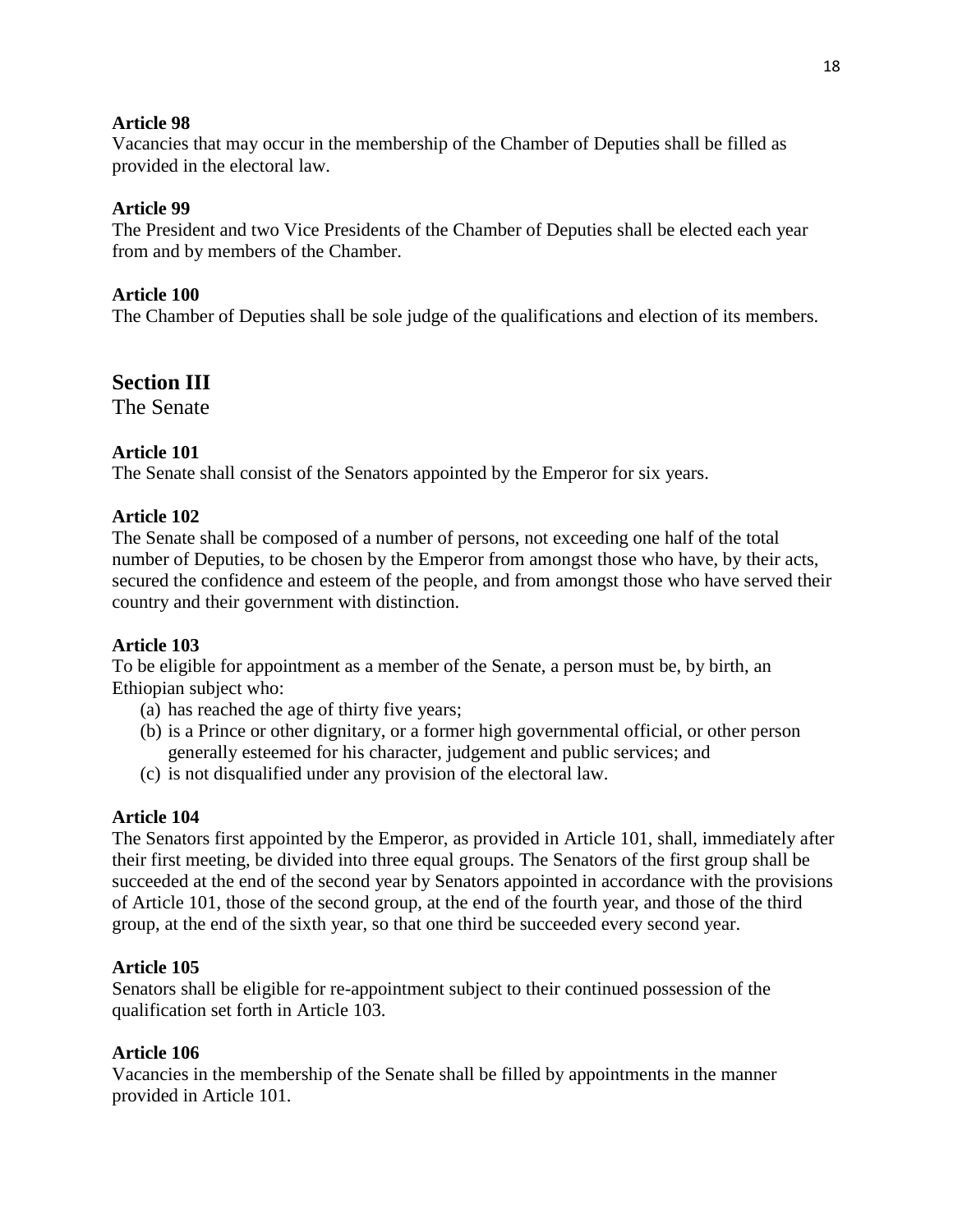The President and two Vice Presidents of the Senate shall be appointed each year by the Emperor from amongst the Senators.

# **Chapter VI** The judicial powers

# **Article 108**

The judicial power shall be vested in the courts established by law and shall be exercised by the courts in accordance with the law and in the name of the Emperor. Except in situations declared in conformity with the provisions of Article 29 of the present Constitution, no persons, except those in active military service, may be subjected to trail by military courts.

## **Article 109**

There shall be a Supreme Imperial Court and such other courts as may be determined by law.

#### **Article 110**

The judges shall be independent in conducting trials and giving judgement in accordance with the law. In the administration of justice, they submit to no other authority than that of the law.

## **Article 111**

The judges shall be appointed by the Emperor. They shall be of the highest character and reputation and shall be experienced and skilled in the law which they may be called upon to apply. Their nomination, appointment, promotion, removal, transfer and retirement shall be determined by special law governing the Judiciary.

## **Article 112**

Judges shall sit in public, except that in the cases which might endanger public order or effect morals, they may sit in camera.

**Chapter VII** Finance

#### **Article 113**

No tax, duty, impost or excise shall be imposed, increased, reduced or abolished, except by law. No exemption from payment of any tax, duty, impost or excise imposed by law shall be granted, except as authorized by law.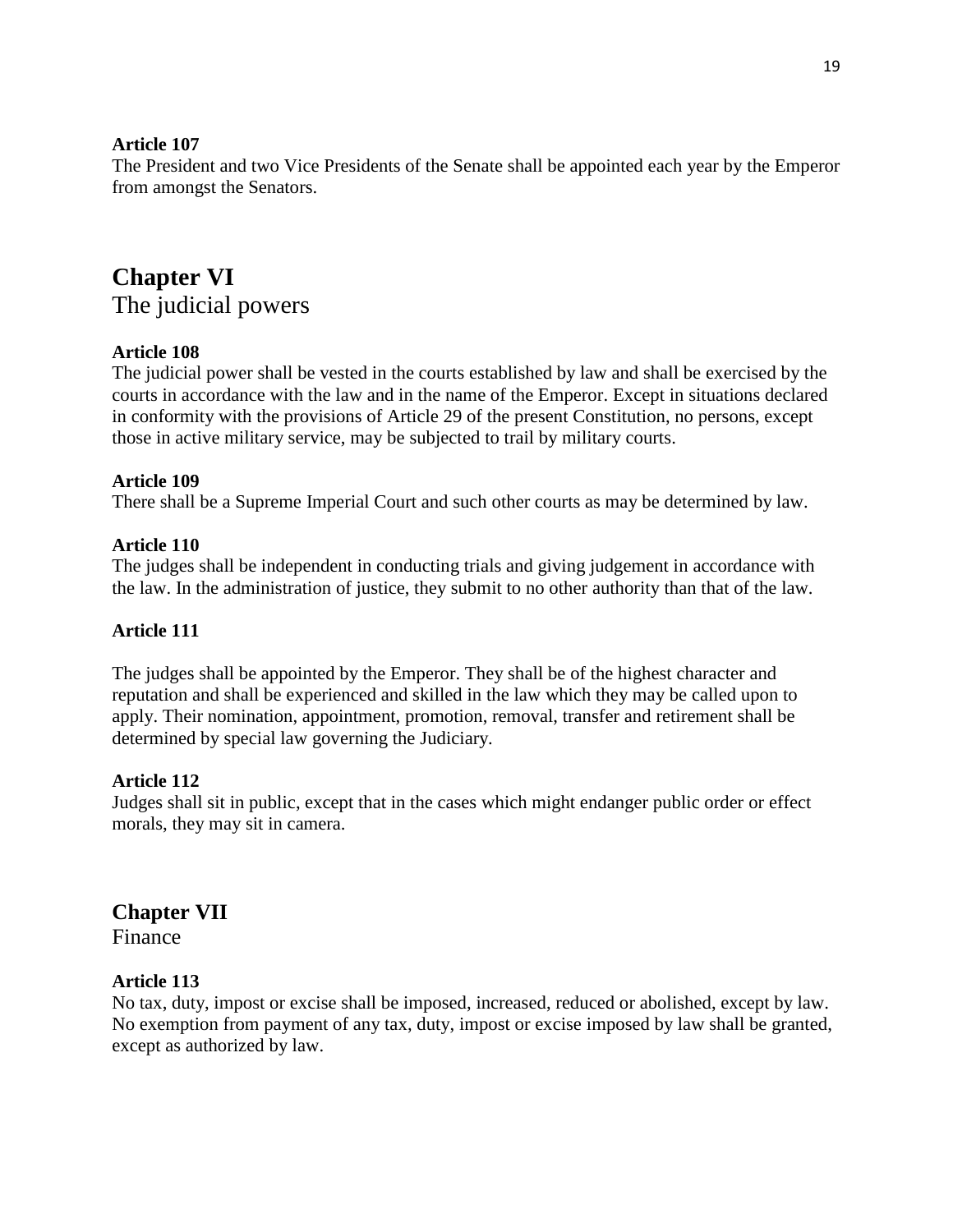None of the public revenues shall be expanded, except as authorized by law.

# **Article 115**

The fiscal year shall be fixed by special law. The Council of Ministers shall, with the approval of the Emperor, and in accordance with the requirements of the law, present to Parliament a draft of a law for the approval of the budget of the following year, which budget shall accompany the said draft of law.

# **Article 116**

Each of the Chambers of Parliament shall examine the said budget in detail and vote on it item by item. Parliament shall, under no circumstances, increase the total sum set down in the budget for expenditures. The allowance for unforeseen expenses in the said budget shall be filed by Parliament. Parliament shall complete the budget for submission to the Emperor, at least one month before the beginning of the new fiscal year.

# **Article 117**

If the draft of law presented, as provided in Article 116, has not been approved by Parliament and proclaimed as law before the beginning of the new fiscal year, the budget of the previous year shall continue in force until a new budget law has been proclaimed.

# **Article 118**

If additional funds are urgently required in the course of any fiscal year, the Minister or Ministers concerned, shall present a supplementary budget to the Council of Ministers, who, with the approval of the Emperor, may present an appropriate draft of law to the Chamber of Deputies.

## **Article 119**

No loan or pledge, guaranty or collateral thereof, may be contracted for, within or without the Empire, by any governmental organization within the empire, except as authorized by a law duly adopted in accordance with the provisions of Articles 88, 89 or 90 of the present Constitution.

## **Article 120**

Within four months after the end of every fiscal year, the Council of Ministers shall present to the Emperor and to Parliament a detailed report on the receipts and expenditures of the said year. The report shall immediately referred to the Auditor General, who shall, within three months, present his comments thereon to the Emperor and to Parliament.

## **Article 121**

There shall be an Auditor General who shall be appointed by the Emperor. He shall be a person who is known to be of the highest character, as well as possess the requisite technical capacity. His functions shall be defined by law. They shall include the auditing of the accounts of all Ministries, Departments and Agencies of the Government, and the making of periodical reports to the Emperor and to Parliament on the fiscal operations of the Government. The Auditor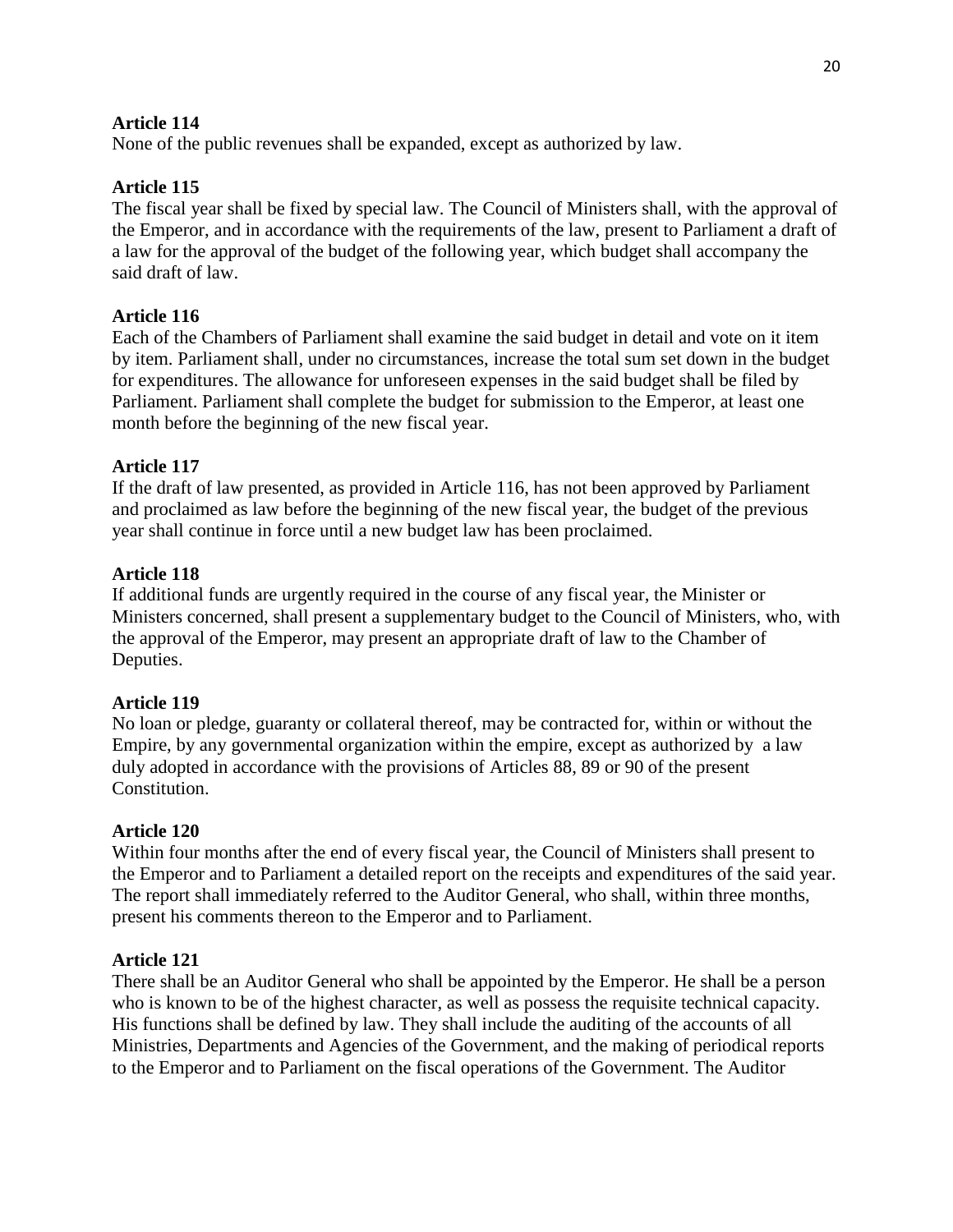General shall, at all times, be entitled to have access to all books and records relating to the said accounts.

# **Chapter VIII** General provisions

# Article 122

The present revised Constitution, together with those international treaties; conventions and obligations to which Ethiopia shall be party, shall be the supreme law of the Empire, and all future legislation, decrees, orders, judgements, decisions and acts inconsistent therewith, shall be null and void.

# **Article 123**

The city of Addis Ababa is the Capital of the Empire.

# **Article 124**

The Flag of the Empire consists of three horizontal bands, the uppermost green, the middle yellow and the nethermost red, in such detail as is determined by law.

# **Article 125**

The official language of the Empire is Amharic.

# **Article 126**

The Ethiopian Orthodox Church, founded in the fourth century, on the doctrines of Saint Mark, is the Established Church of the Empire and is, as such, supported by the Senate. The Emperor shall always profess the Ethiopian Orthodox Faith. The name of the Emperor shall be mentioned in all religious services.

# **Article 127**

The organization and secular administration of the Established Church shall be governed by law. The Archbishop and Bishops shall be elected by the Ecclesiastical Electoral College consisting of representatives of the clergy and of the laity of the Ethiopian Orthodox Church. Their spiritual consecration shall be performed according to the Canon Law, subject to the approval of the Emperor of their election and appointment. The Emperor has the right to promulgate the decrees, edicts and public regulations of the Church, except those concerning monastic life and other spiritual administrations.

# **Article 128**

No one shall utilize religious activities or organizations for commercial purposes except as authorized by law.

# **Article 129**

Subject to the conditions established by legislation duly adopted in accordance with the provisions of Article 88, 89 or 90 of the present Constitution, all towns shall be incorporated by